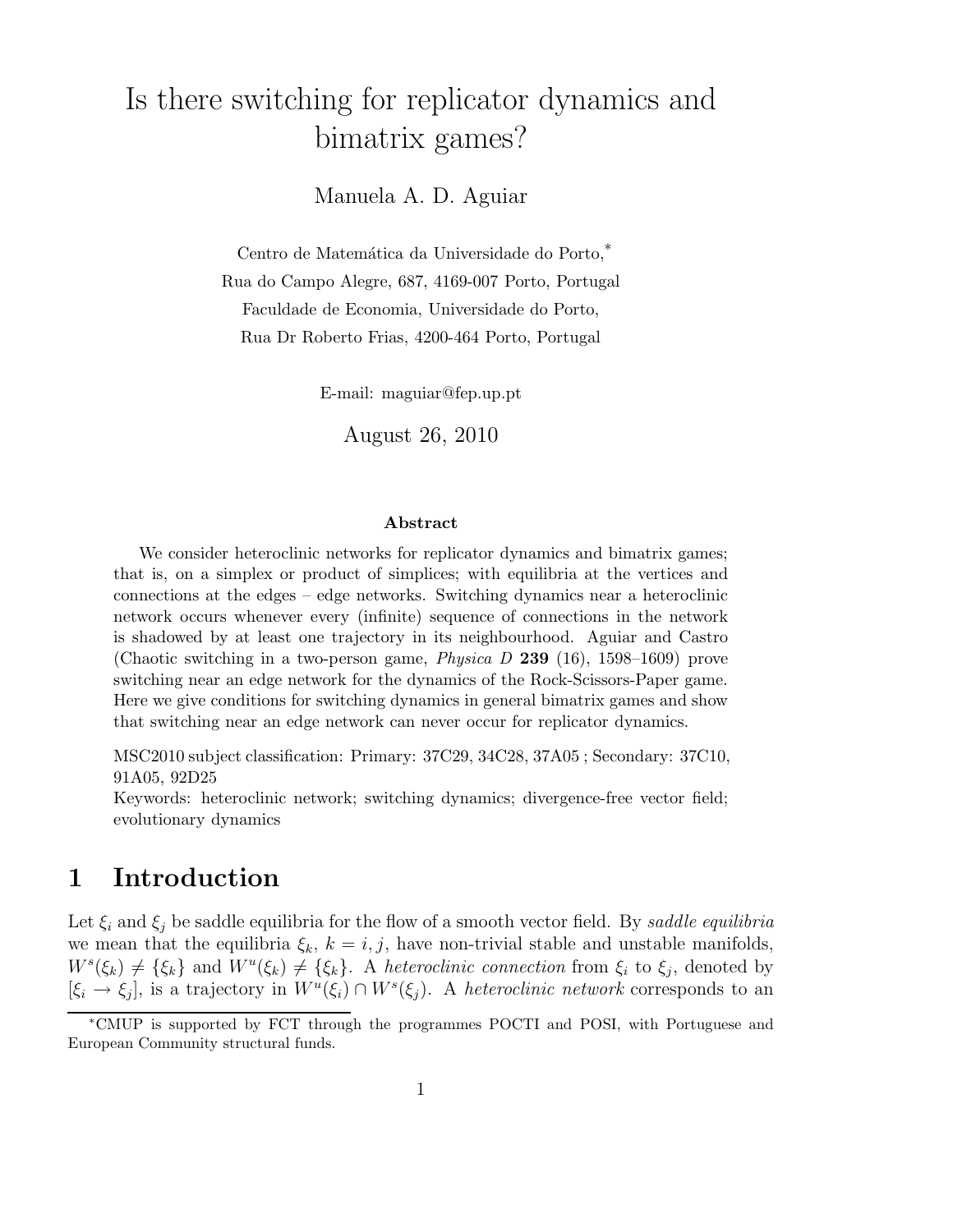assembly of saddle equilibria and heteroclinic connections between them that is strongly connected. Thus, every equilibria in a heteroclinic network has at least one incoming and one outgoing connection; and given any two equilibria in the network, there is a sequence of connections taking one to the other.

A particular example of a heteroclinic network occurs when the equilibria are cyclically connected. That is, up to a reordering of the equilibria, there are heteroclinic connections  $[\xi_i \to \xi_{i+1}]$ , for  $i = 1, \ldots, r-1$ , and  $[\xi_r \to \xi_1]$ . This is called a *heteroclinic cycle*. Note that a heteroclinic network can be defined as a connected union of heteroclinic cycles. A subset of a heteroclinic network  $\Sigma$  that is a network is called a *heteroclinic subnetwork* of Σ.

The existence of heteroclinic networks is a common phenomenon in the presence of invariant spaces. This can be a consequence of symmetry, see Krupa [27] and Field [12], of the coupling structure in coupled cell systems, see Aguiar et al. [1], or of the formulation of the problem itself, as is the case of games or population dynamics, see Hofbauer [17] and Hofbauer and Sigmund [19].

Here we are interested in heteroclinic networks in games and replicator dynamics and thus contained in a simplex or product of simplices.

In particular, we consider the replicator equation

$$
\dot{x}_j = x_j \left[ (A\mathbf{x})_j - \mathbf{x}^T A \mathbf{x} \right] \tag{1}
$$

with  $\mathbf{x} = (x_1, \ldots, x_{n+1})$  in the *n*-dimensional simplex

$$
S_n = \left\{ (x_1, ..., x_{n+1}) \in \mathbf{R}^{n+1} : \sum_{i=1}^{n+1} x_i = 1, \ x_i \ge 0, i = 1, ..., n+1 \right\},\
$$

and  $A = [a_{ij}]$  an  $(n + 1) \times (n + 1)$  real matrix, and we consider the equations for the dynamics of bimatrix games

$$
\begin{aligned} \dot{x}_i &= x_i \left[ (A\mathbf{y})_i - \mathbf{x}^T A \mathbf{y} \right] \\ \dot{y}_j &= y_j \left[ (B\mathbf{x})_j - \mathbf{y}^T B \mathbf{x} \right] \end{aligned} \tag{2}
$$

with  $(\mathbf{x}, \mathbf{y}) = (x_1, \ldots, x_{n+1}, y_1, \ldots, y_{m+1})$  in the product of simplices  $S_n \times S_m$ , and  $A = [a_{ij}]$  an  $(n+1) \times (m+1)$  real matrix and  $B = [b_{ji}]$  an  $(m+1) \times (n+1)$  real matrix.

Replicator equation and bimatrix games play a fundamental role in describing evolutionary dynamics in a broad variety of modelling situations in different and seemingly unrelated fields ranging from biology to economics, see, for example, Weibull [41], Fudenberg and Levine [13], Hofbauer and Sigmund [19] and Nowak [31]. For more details on replicator and evolutionary game dynamics see also Hofbauer and Sigmund [20] and Szabó and Fáth [37].

In both settings all the vertices of the simplex or product of simplices are equilibria with eigendirections at the edges. Here, we consider that there are no more equilibria at the edges, besides the ones at the vertices, and we assume that they are all hyperbolic saddles. Thus, the edges of the simplex or product of simplices correspond to heteroclinic connections and form a heteroclinic network between the equilibria at the vertices. This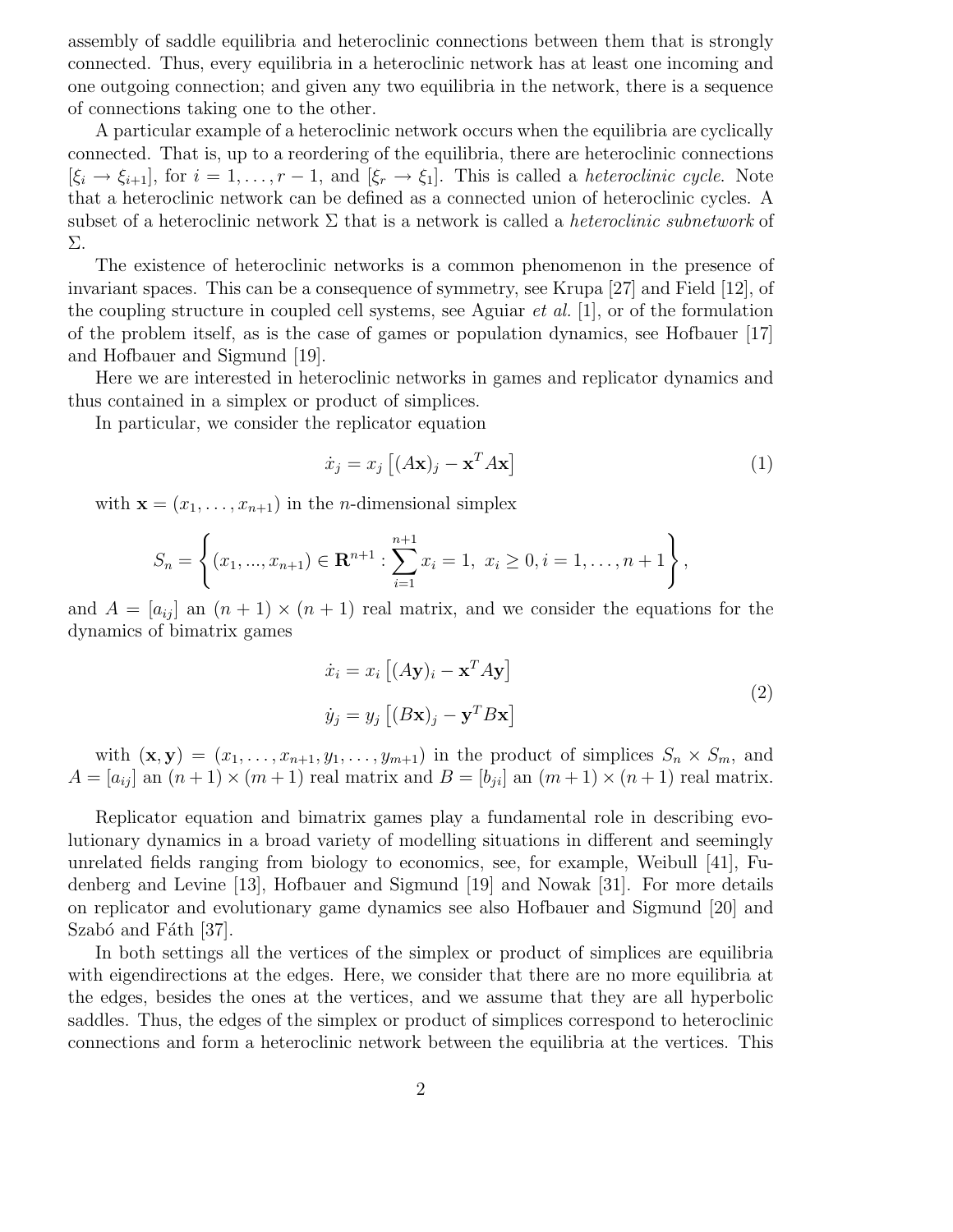type of network, that we will call edge network, is common in replicator dynamics and bimatrix games.

Eventually, as we will see in Proposition 7, there can be other heteroclinic connections between the equilibria at the vertices and we extend the definition of edge heteroclinic network to those cases. But, we are excluding the situations where there are heteroclinic connections involving the equilibria at the vertices and other equilibria at the boundary of the simplex or product of simplices.

In  $[8]$ , Brannath observes that for the case of an edge network in the simplex  $S_3$  there is no orbit whose  $\omega$ -limit contains more than one heteroclinic cycle in the network. He claims that 'there should be a quite general (but non-trivial) argument which excludes such a 'switching' for networks on  $S_3$  consisting of corners and edges.' Moreover, he argues that 'it would be interesting to find (more complicated or higher dimensional) networks with orbits 'jumping' between the cycles because these orbits could form an invariant set with quite unusual dynamical behaviour.'

At the same time, Kirk and Silber [26] study the competition between two heteroclinic cycles that have a heteroclinic connection in common. More specifically, let  $\xi_i$  and  $\xi_j$  be two equilibria such that there is a connection  $[\xi_i \to \xi_j]$ . Let  $\xi_k$  and  $\xi_l$  be other two equilibria such that there are the connections  $[\xi_k \to \xi_i]$  and  $[\xi_l \to \xi_i]$  and the connections  $[\xi_j \to \xi_k]$  and  $[\xi_j \to \xi_l]$ . The four equilibria and the heteroclinic connections between them form a heteroclinic network with two heteroclinic cycles with one heteroclinic connection in common (see Figure 1). We shall call such a network a  $Kirk\mathscr{C}Silber$  network. The conclusion in [26] is that if one of the cycles is unstable and the other attracts nearly all trajectories lying in an open neighbourhood of the heteroclinic network, then switching between the cycles can occur in only one direction; a trajectory passing near the common heteroclinic connection may make excursions around the unstable cycle and then switch to the attracting one but thereafter cannot switch back to the unstable one. The dynamics does not allow for more complicated sequences of visits to the equilibria on the network with a *random switching* between the cycles comprising the network.



Figure 1: A Kirk&Silber network.

We now make the definiton of switching more precise.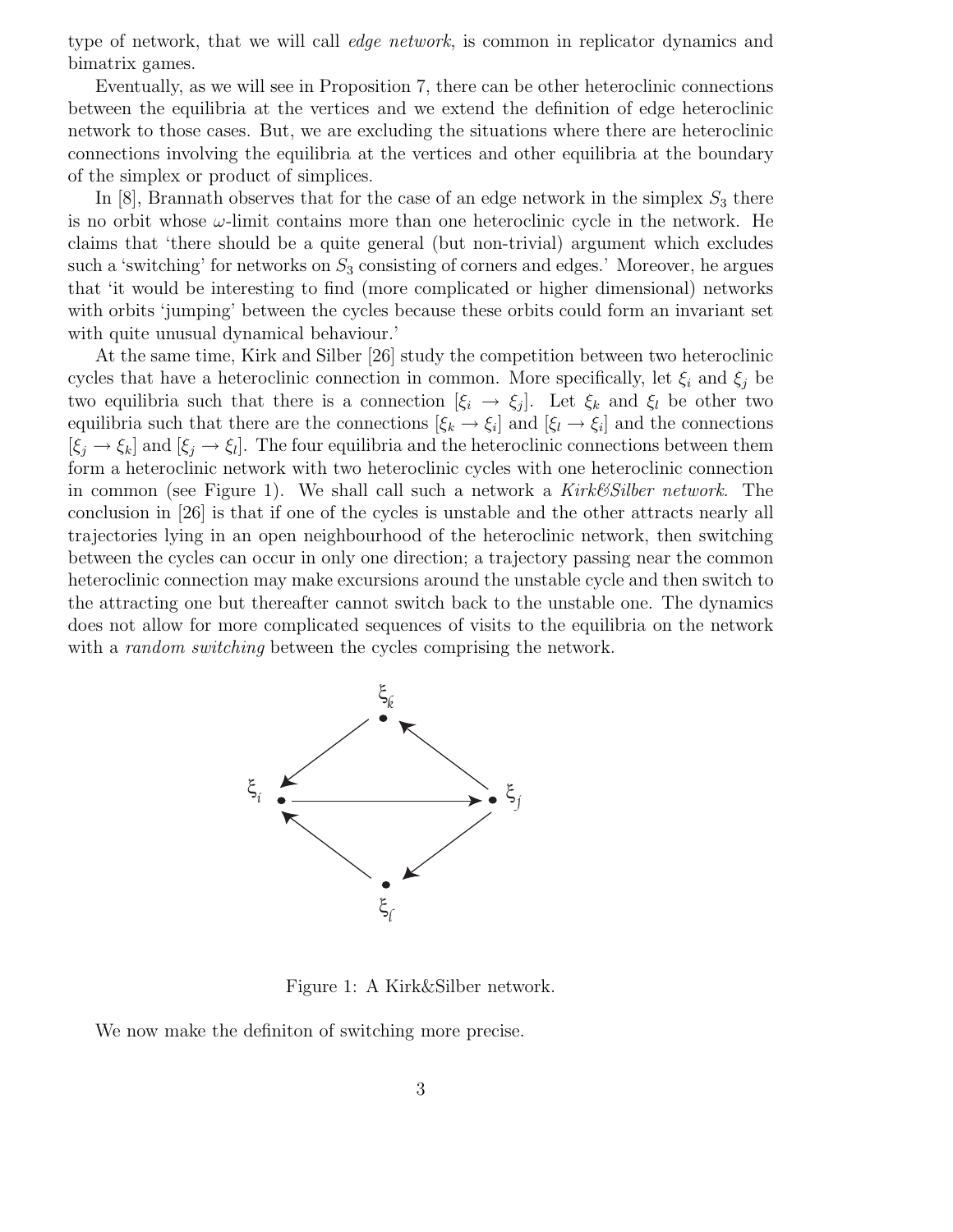A (finite) path on a network  $\Sigma$  is a sequence of connections  $(c_i)$ ,  $i = 1, \ldots, s$  in  $\Sigma$  such that  $c_i = [\xi_i \to \xi_j]$  and  $c_{i+1} = [\xi_j \to \xi_k]$ , with  $\xi_i, \xi_j$  and  $\xi_k$  equilibria in  $\Sigma$ . An *infinite* path corresponds to an infinite sequence of connections  $(c_i)$ ,  $i \in \mathcal{Z}$ .

Given a path on a network  $\Sigma$ , we say that there is a trajectory for the flow of a vector field f that follows or shadows that path, if for every neighbourhood  $V$  of the sequence of connections in  $\Sigma$  defining that path, there is a trajectory for the flow of f contained in V. That is to say, there is a trajectory for the flow of  $f$  as close as required to the sequence of connections in  $\Sigma$  defining the path.

We say there is finite (infinite) *switching* near a network if for every finite (infinite) path on the network there is a trajectory, near the network, for the flow of  $f$  that follows that path. Here we will prove switching only for  $t \geq 0$ . This is sometimes called as forward switching, as in Homburg and Knobloch [22]. Here we will simplify and drop the word forward.

In Section 2 we prove that the reason for the exclusion of switching near an edge network in  $S_3$ , as reported by Brannath [8], is the existence of at least a Kirk&Silber subnetwork. In fact, we show that, this is the reason for the absence of switching near an edge network in  $S_n$ , for all  $n \geq 2$ .

In [11], Fatas-Villafranca *et al.* derive a differential equation for the evolution of a dynamical model for discretionary consumption activities with  $n$  social groups that reduces to a linear replicator equation. They conclude from the numerical simulations that for  $n = 4$  social groups, the interior orbits always approach one of the cycles of the heteroclinic network. The 'attracting' cycle depending on the values of the parameters. For  $n \geq 5$ , the behaviour also looks like the attraction to a heteroclinic cycle. However, it seems that there is irregularity in the order and duration of the visits to the equilibria. As observed, the orbits seem to switch 'randomly' between the cycles of the network in each new return. However, from our results in Section 2, not all sequences of connections in the network can be realized by an interior trajectory.

In [35, 36], Sato et al. present numerical evidence for the existence of complicated behaviour arising from the existence of a heteroclinic network for the dynamics of the Rock-Scissors-Paper game with two players. Aguiar and Castro [2] provide an analitycal proof for the numerical results obtained in [35, 36], showing that in the Rock-Scissors-Paper game with two players there is infinite switching, leading to behaviour ranging from almost deterministic actions to chaotic-like dynamics. In Section 3 we consider general bimatrix games finding conditions for the existence of switching near edge networks for the case of two players and more than three actions.

Switching dynamics near homoclinic and heteroclinic networks has been a subject of increasing interest lately, see, for example, [5], [3], [4], [2], [25] and [22]. It is important to identify the different general properties that entail switching; that is, the diferent mechanisms for switching. According to our knowledge, besides the noise-induced switching in [5], in all the studies so far, the mechanisms for switching are rotating nodes (either equilibria with complex eigenvalues or periodic trajectories) and/or transverse intersections of invariant manifolds.

This paper contributes with a new mechanism for switching: heteroclinic networks in conservative dynamics such that any two cycles in the network only share equilibria and have no heteroclinic connection in common. We believe that the results in the paper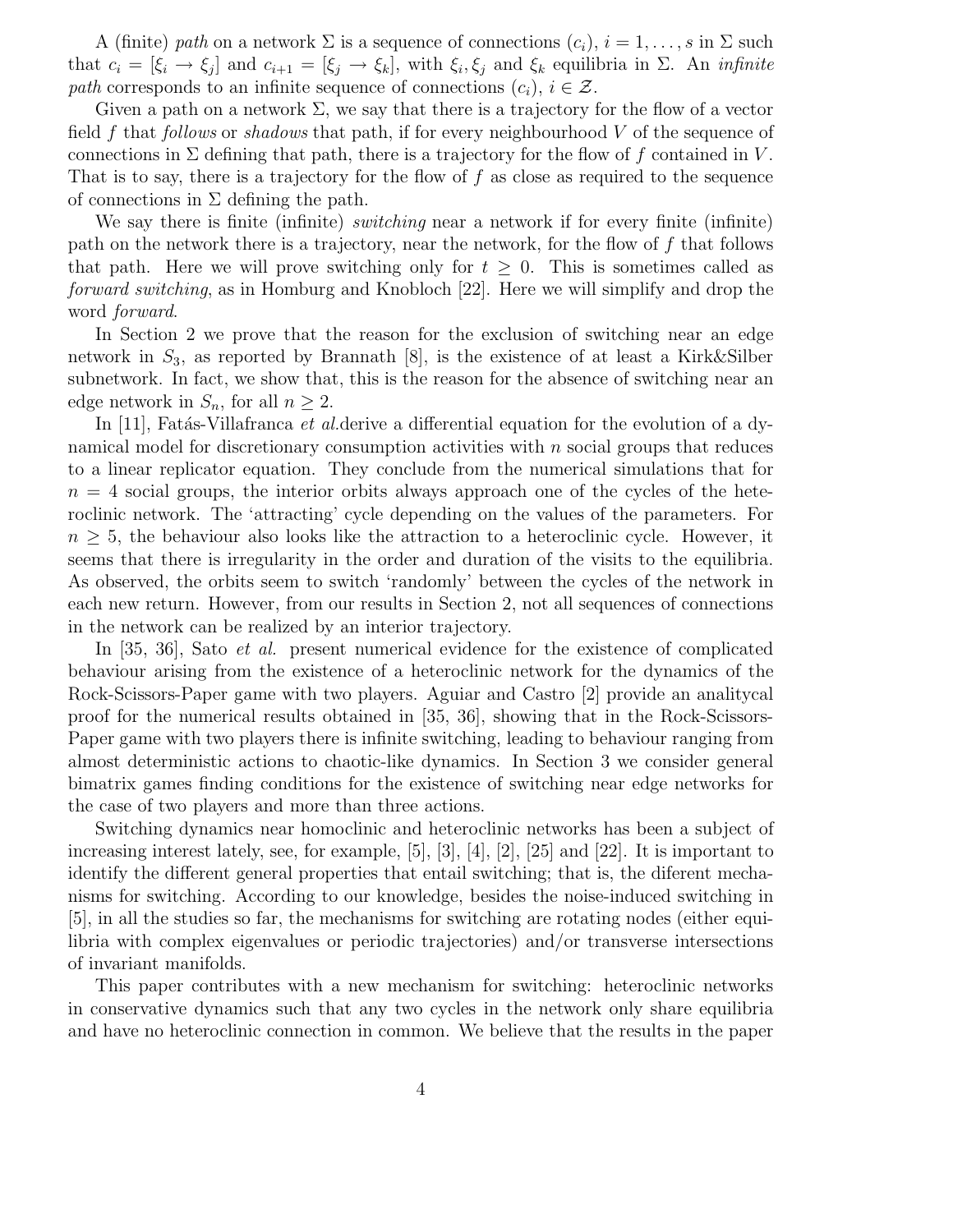should apply to any such network for a volume preserving flow defined on a compact manifold.

### 2 No switching in replicator dynamics

We consider the replicator equation

$$
\dot{x}_j = x_j \left[ \sum_{i=1}^{n+1} a_{ji} x_i - \mathbf{x}^T A \mathbf{x} \right]
$$
\n(3)

with  $\mathbf{x}^T A \mathbf{x} = \sum_{j=1}^{n+1} x_j \sum_{i=1}^{n+1} a_{ji} x_i$ , defined on the *n*-dimensional simplex  $S_n$ .

All coordinate hyperplanes  $x_j = 0, j = 1, \ldots, n+1$ , and all their intersections are invariant by the flow of (3). The intersection of those invariant subspaces with the simplex  $S_n$  makes all the boundary *n*-faces,  $n \geq 0$ , of the simplex invariant by the flow. Thus, the vertices  $\xi_i$ ,  $i = 1, \ldots, n+1$ , are equilibria, which we assume to be saddles. Moreover, if we assume that there are no other equilibria at the edges then they correspond to heteroclinic connections.

We remark that, for each vertex there is at least one incoming and one outgoing connection. Thus, with our assumptions, we conclude that there is an edge heteroclinic network at the boundary of  $S_n$ . Moreover, for every pair of equilibria  $\xi_i$  and  $\xi_j$  at the vertices there is always one of the connections  $[\xi_i \to \xi_j]$  or  $[\xi_j \to \xi_i]$ . The number of connections to and from a vertex add up to n.

The main result in this section is Theorem 6 which states that there can be no switching near an edge network in  $S_n$ , for all  $n \in \mathcal{N}$ . The idea of the proof is to show that every edge network in  $S_n$  has a Kirk&Silber network as a subnetwork. As it is shown in Theorem 1, there can be no switching near such a network. The proof of Theorem 1 consists in showing that there is no switching along the common connection in the Kirk&Silber subnetwork.

We say there is *switching along a connection*  $[\xi_k \to \xi_j]$  if, for any neighbourhood of a point in a connection leading to node  $\xi_k$ , there exist trajectories starting in that neighbourhood that follow along the connection  $[\xi_k \to \xi_j]$  and then along all the possible connections forward from  $\xi_j$ .

Note that, switching along a connection is a necessary condition for switching near a network.

Theorem 1 There is no switching near a heteroclinic network with a Kirk&Silber subnetwork.

Proof We can assume, without loss of generality, that the Kirk&Silber subnetwork is formed by the equilibria  $\xi_n$ ,  $\xi_{n+1}$ ,  $\xi_1$  and  $\xi_2$  and the connections  $[\xi_n \to \xi_{n+1}]$ ,  $[\xi_1 \to \xi_n]$ ,  $[\xi_2 \rightarrow \xi_n], [\xi_{n+1} \rightarrow \xi_1]$  and  $[\xi_{n+1} \rightarrow \xi_2]$ . See Figure 2.

Let  $-c_1$  and  $-c_2$ , with  $c_1, c_2 > 0$ , be the eigenvalues of  $\xi_n$  in the direction of  $\xi_1$  and  $\xi_2$ , respectively, and  $e > 0$  the eigenvalue in the direction of  $\xi_{n+1}$ . Let  $e_1$  and  $e_2$ , with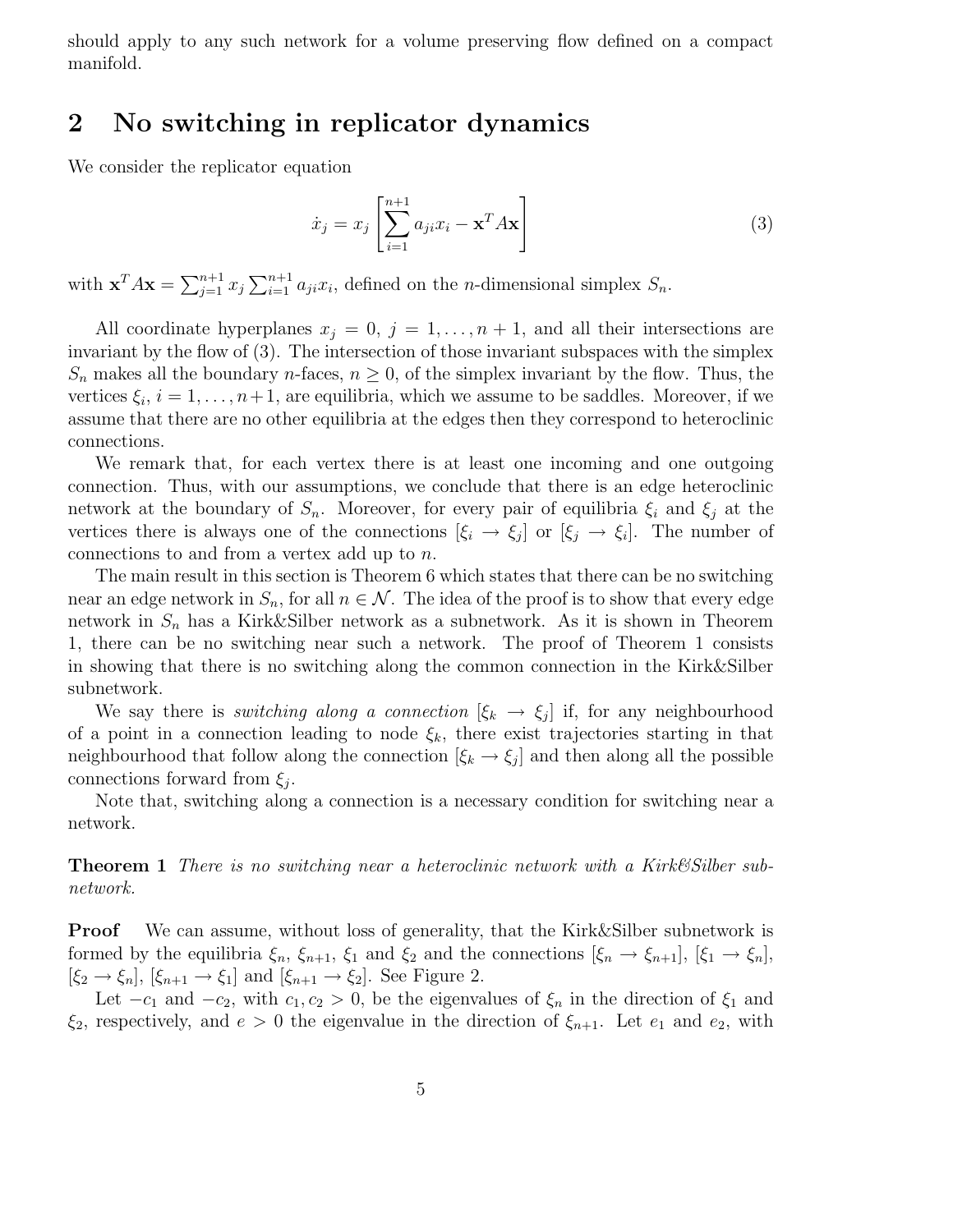$e_1, e_2 > 0$ , be the eigenvalues of  $\xi_{n+1}$  in the direction of  $\xi_1$  and  $\xi_2$ , respectively, and  $-c < 0$ the eigenvalue in the direction of  $\xi_n$ .

We follow the computations in [2]. By the  $C<sup>1</sup>$  extension by Ruelle [34] of Hartman's results [14], the vector field may be linearised around each equilibrium  $\xi_i$ , up to a set of measure zero. So, generically, there is a  $C<sup>1</sup>$  linearization for all the equilibria in the network.

We can choose local coordinates  $(w_1, \ldots, w_n) \in S_n$  such that the linearization of the flow near  $\xi_n$  is given by

$$
\begin{array}{l}\n\dot{w}_1 = -c_1 w_1 \\
\dot{w}_2 = -c_2 w_2 \\
\dot{w}_i = \lambda_i^n w_i \\
\dot{w}_n = e w_n\n\end{array} \quad i = 3, \dots, n-1
$$

with  $\lambda_i^n$ ,  $i = 3, \ldots, n-1$  the remaining eigenvalues of  $\xi_n$  and the linearization of the flow near  $\xi_{n+1}$  is given by

$$
\begin{aligned}\n\dot{w}_1 &= e_1 w_1 \\
\dot{w}_2 &= e_2 w_2 \\
\dot{w}_i &= \lambda_i^{n+1} w_i \\
\dot{w}_n &= -c w_n\n\end{aligned} \quad i = 3, \dots, n-1
$$

with  $\lambda_i^{n+1}$ ,  $i = 3, ..., n-1$  the remaining eigenvalues of  $\xi_{n+1}$ .

The flow near  $\xi_n$  is then given by

$$
\mathcal{F}_t^n(w_1, w_2, \dots, w_{n-1}, w_n) = (w_1 e^{-c_1 t}, w_2 e^{-c_2 t}, \dots, w_n e^{et}),
$$
\n(4)

and the flow near  $\xi_{n+1}$  is given by

$$
\mathcal{F}_t^{n+1}(w_1, w_2, \dots, w_{n-1}, w_n) = (w_1 e^{e_1 t}, w_2 e^{e_2 t}, \dots, w_n e^{-ct}).
$$
\n(5)

Near a neighbourhood of each node  $\xi_n$  and  $\xi_{n+1}$  where the flow can be linearized, we define cross-sections for the connection  $[\xi_n \to \xi_{n+1}]$  and for each of the connections involving those nodes and the nodes  $\xi_1$  and  $\xi_2$  as follows

$$
\Sigma_{n,1}^{\text{in}} = \{ (h, w_2, w_3, \dots, w_n) : 0 < w_2, w_3, \dots, w_n < h \}
$$
\n
$$
\Sigma_{n,2}^{\text{in}} = \{ (w_1, h, w_3, \dots, w_n) : 0 < w_1, w_3, \dots, w_n < h \}
$$
\n
$$
\Sigma_{n,n+1}^{\text{out}} = \{ (z_1, z_2, z_3, \dots, z_{n-1}, h) : 0 < z_1, z_2, \dots, z_{n-1} < h \}
$$

$$
\Sigma_{n+1,n}^{\text{in}} = \{ (w_1, w_2, w_3, \dots, w_{n-1}, h) : 0 < w_2, w_3, \dots, w_n < h \}
$$
\n
$$
\Sigma_{n+1,1}^{\text{out}} = \{ (h, z_2, z_3, \dots, z_n) : 0 < z_1, z_3, \dots, z_n < h \}
$$
\n
$$
\Sigma_{n+1,2}^{\text{out}} = \{ (z_1, h, z_3, \dots, z_n) : 0 < z_1, z_2, \dots, z_{n-1} < h \}
$$

where  $0 < h < 1$  is a positive number, small enough to guarantee transversality of the flow near each saddle. A two-dimensional representation of these sections is given in Figure 2.

For easy of computations, and without loss of generality, we will consider  $h = 1$ .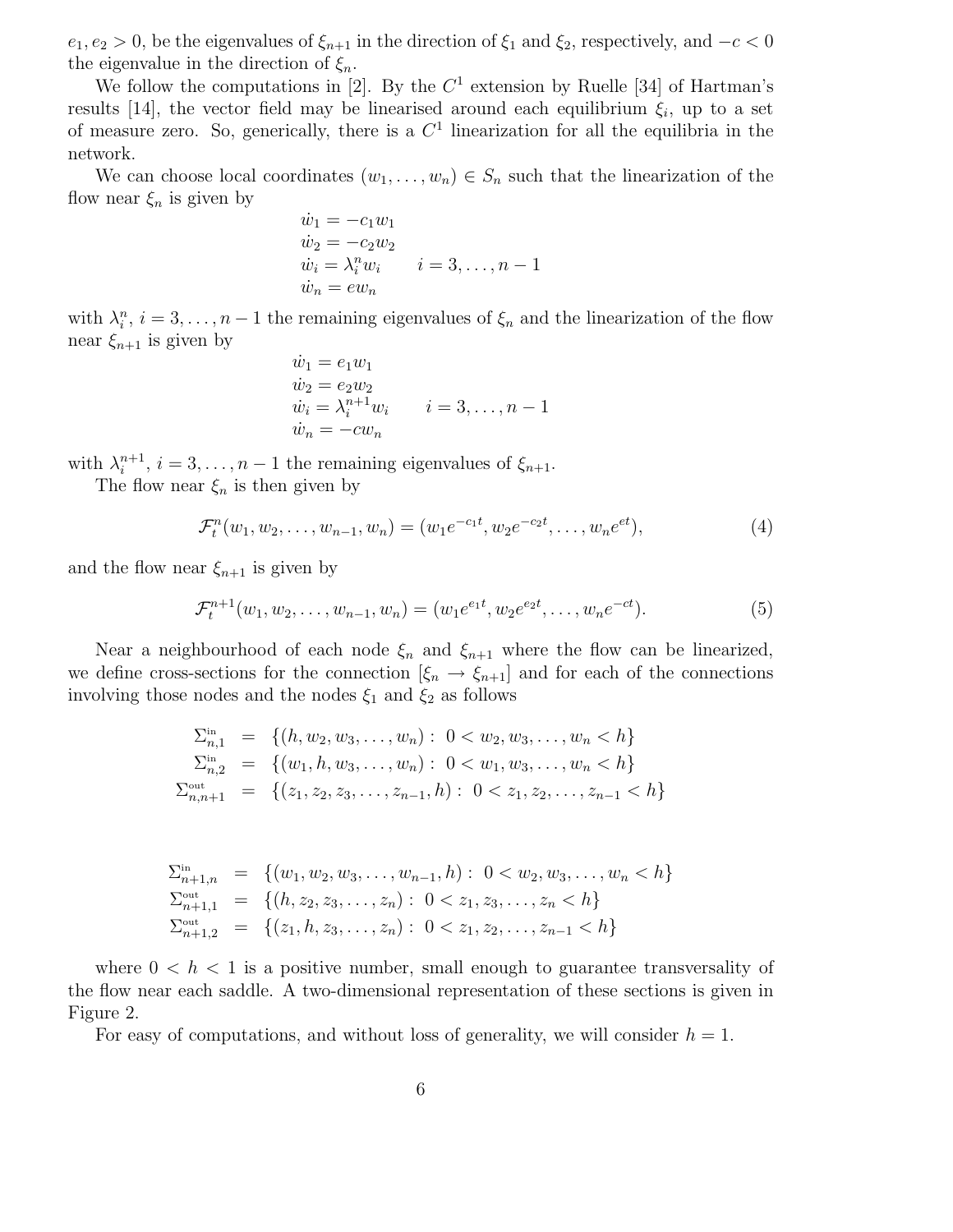

Figure 2: Two-dimensional representation of the cross-sections.

The points in  $\Sigma_{k,j}^{\text{out}}$  follow the connection from saddle  $\xi_k$  to saddle  $\xi_j$ . Analogously, the points in  $\Sigma_{k,j}^{in}$  come from a neighbourhood of saddle  $\xi_j$  and are taken close to saddle  $\xi_k$ .

Using the linear flow near  $\xi_n$  we define the maps  $\Psi_{i,n,n+1} : \Sigma_{n,i}^{\text{in}} \to \Sigma_{n,n+1}^{\text{out}}, i = 1, 2$ , by the following rules,

$$
\Psi_{1,n,n+1}(w_2, w_3, \dots, w_{n-1}, w_n) = \left(w_n^{\frac{c_1}{e}}, w_2 w_n^{\frac{c_2}{e}}, w_3 w_n^{-\frac{\lambda_3^n}{e}}, \dots, w_{n-1} w_n^{-\frac{\lambda_{n-1}^n}{e}}\right) = (z_1, \dots, z_n),
$$
  

$$
\Psi_{2,n,n+1}(w_1, w_3, \dots, w_{n-1}, w_n) = \left(w_1 w_n^{\frac{c_1}{e}}, w_n^{\frac{c_2}{e}}, w_3 w_n^{-\frac{\lambda_3^n}{e}}, \dots, w_{n-1} w_n^{-\frac{\lambda_{n-1}^n}{e}}\right) = (z_1, \dots, z_n),
$$

Thus, the points in  $\Sigma_{n,n+1}^{\text{out}}$  with  $w_2 < w$  $\frac{c_2}{c_1}$  come from  $\Sigma_{n,1}^{\text{in}}$ , and the ones satisfying  $w_2 > w$  $rac{c_2}{c_1}$  come from  $\Sigma_{n,2}^{\text{in}}$ .

In the neighbourhood of  $\xi_{n+1}$ , using the linearized flow, we define the maps  $\Psi_{n,n+1,i}$ :  $\Sigma_{n+1,n}^{\text{in}} \to \Sigma_{n+1,i}^{\text{out}}, i = 1,2$  by

$$
\Psi_{n,n+1,1}(w_1, w_2, \dots, w_{n-1}) = \left(w_2 w_1^{-\frac{e_2}{e_1}}, w_3 w_1^{-\frac{\lambda_3^{n+1}}{e_1}}, \dots, w_{n-1} w_1^{-\frac{\lambda_{n-1}^{n+1}}{e_1}}, w_1^{\frac{e_1}{e_1}}\right) = (z_1, \dots, z_n),
$$
  

$$
\Psi_{n,n+1,2}(w_1, w_2, \dots, w_{n-1}) = \left(w_1 w_2^{-\frac{e_1}{e_2}}, w_3 w_2^{-\frac{\lambda_3^{n+1}}{e_2}}, \dots, w_{n-1} w_2^{-\frac{\lambda_{n-1}^{n+1}}{e_2}}, w_2^{\frac{e_2}{e_2}}\right) = (z_1, \dots, z_n),
$$

Thus, the points in  $\sum_{n+1,n}^{\infty}$  that go to  $\sum_{n+1,1}^{\infty}$  satisfy  $w_2 < w$  $\frac{e_2}{e_1}$  and the points that go to  $\sum_{n+1,2}^{\text{out}}$  satisfy  $w_2 > w$  $\frac{e_2}{e_1}$ .

We can consider the transition map  $\Phi_{n,n+1}$  from  $\Sigma_{n,n+1}^{\text{out}}$  to  $\Sigma_{n+1,n}^{\text{in}}$  as

$$
\Phi_{n,n+1}(z_1,\ldots,z_{n-1})=(a_1z_1,\ldots,a_{n-1}z_{n-1})
$$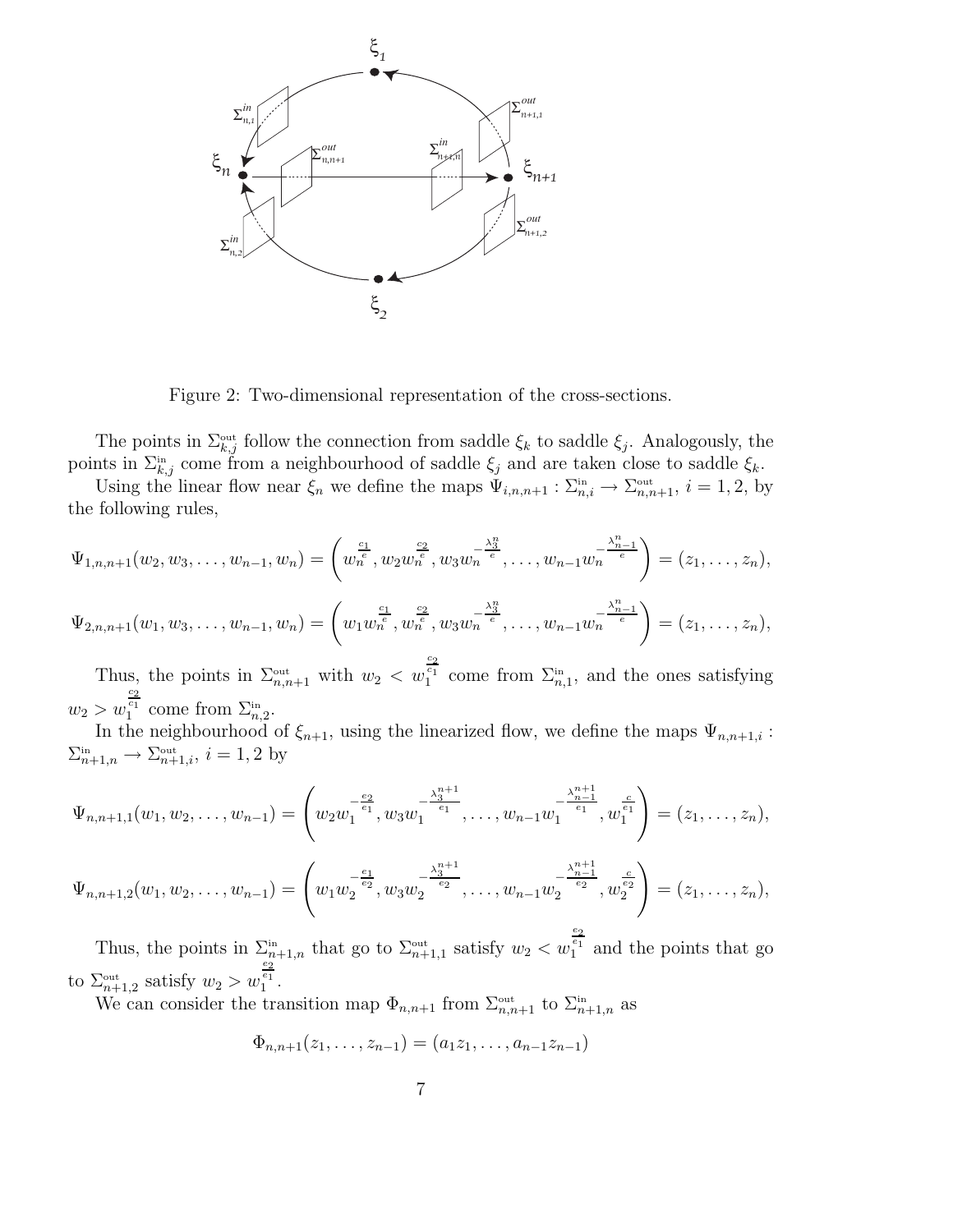with  $a_i$ ,  $i = 1, \ldots, n-1$  constants.

As a simplification, and without loss of generality, for the proposes of the proof we can approximate the transition map  $\Phi_{n,n+1}$  by the identity map.

So, in  $\Sigma_{n+1,n}^{\text{in}}$ , the surface  $w_2 = w$  $\frac{c_2}{c_1}$  divides the region of points that come from  $\xi_1$ from the region of points that come from  $\xi_2$ , and the surface  $w_2 = w$  $\frac{e_2}{e_1}$  divides the region of points that go to  $\xi_1$  from the region of points that go to  $\xi_2$ .

If  $\frac{e_2}{e_1} \neq \frac{c_2}{c_1}$  $\frac{c_2}{c_1}$ , the two curves divide  $\Sigma_{n+1,n}^{\text{in}}$  in three regions of points and if  $\frac{e_2}{e_1} = \frac{c_2}{c_1}$  $\frac{c_2}{c_1}$ , in two regions.

Thus, independently of the magnitude of the eigenvalues  $e_i, -c_i, i = 1, 2$ , there is always one transition  $\xi_p \to \xi_n \to \xi_{n+1} \to \xi_q$ ,  $p, q = 1, 2$  that is not followed by points near the heteroclinic connection  $[\xi_n \rightarrow \xi_{n+1}].$ 

Then there is no switching along the connection  $[\xi_i \rightarrow \xi_j]$  and thus, no switching near the network.  $\Box$ 

The following three lemmas allow to prove the result in Theorem 5 that every edge network in  $S_n$  has a Kirk&Silber subnetwork.

The type of a saddle equilibria  $\xi_i$  is the tuple  $(s, u)$ , where  $s = \dim W^s(\xi_i)$  and  $u =$  $\dim W^u(\xi_i)$ .

**Lemma 2** Consider an edge network  $\Sigma$  in  $S_n$  with two equilibria  $\xi_i$  and  $\xi_j$  of type  $(s^i, u^i)$ and  $(s^j, u^j)$ , respectively, such that there is a connection  $[\xi_i \to \xi_j]$ . If  $s^i + u^j - (n-1) \geq 2$ then  $\Sigma$  has a Kirk&Silber subnetwork.

**Proof** Let  $E = \{\xi_1, \ldots, \xi_{n+1}\} \setminus \{\xi_i, \xi_j\}$ , then  $\#E = n-1$ . We have that  $\xi_i$  receives a connection from  $s^i$  equilibria in E and  $\xi_j$  sends a connection to  $u^j$  equilibria in E.

If  $s^i + u^j - (n-1) \geq 2$  then there are at least two equilibria, say  $\xi_k$  and  $\xi_l$ , such that there is a connection from  $\xi_k$  and from  $\xi_l$  to  $\xi_i$  and there is a connection from  $\xi_j$  to  $\xi_k$  and to  $\xi_l$ .

The equilibria  $\xi_i$ ,  $\xi_j$ ,  $\xi_k$  and  $\xi_l$  with the heteroclinic connections between them form a Kirk&Silber subnetwork of  $\Sigma$ .

**Lemma 3** Let  $\Sigma$  be an edge network in  $S_n$ . For each equilibrium  $\xi_k$  in  $\Sigma$ , let  $(s^k, u^k)$  be the type of  $\xi_k$ . We have that,  $s^i + u^j - (n-1) < 2$  for every connection  $[\xi_i \to \xi_j]$  if and only if n is even and all saddles are of type  $(\frac{n}{2})$  $\frac{n}{2},\frac{n}{2}$  $\frac{n}{2}$ .

**Proof** If all saddles are of type  $(\frac{n}{2}, \frac{n}{2})$  $\frac{n}{2}$ , then  $s^i + u^j - (n-1) = 1 < 2$ , for all connections  $[\xi_i \rightarrow \xi_j].$ 

Now, suppose that for every connection  $[\xi_i \to \xi_j]$  in  $\Sigma$  we have  $s^i + u^j - (n-1) < 2$ . We start by observing that the network  $\Sigma$  cannot have connections  $[\xi_i \to \xi_j]$  such that  $\xi_i$ is of type  $(s^i, n - s^i)$  and  $\xi_j$  is of type  $(s^j, n - s^j) = (s^i - m, n - s^i + m)$ , with  $m \ge 1$ . Otherwise,  $s^{i} + u^{j} - (n - 1) = m + 1 \ge 2$ .

Thus, saddles of type  $(1, n - 1)$ , if any, can only receive a connection from a saddle of type  $(1, n - 1)$ . So, there can be no saddle of type  $(1, n - 1)$ , otherwise there would be a subnetwork of  $\Sigma$  with only saddles of type  $(1, n-1)$ , which is impossible. The same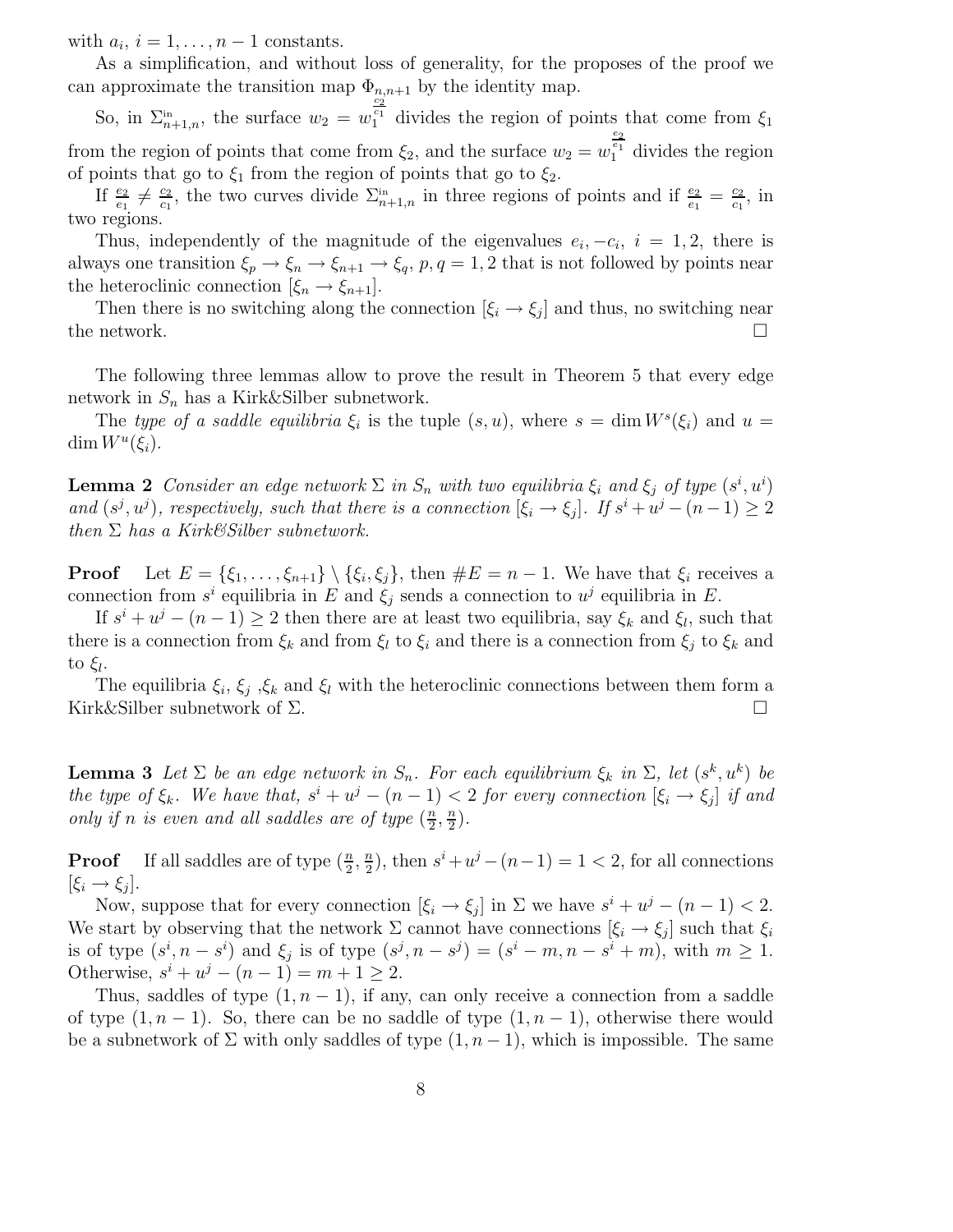argument applies to saddles of type  $(n - 1, 1)$ , since saddles of this type can only send a connection to a saddle of type  $(n-1,1)$ .

With no saddles of types  $(1, n-1)$  and  $(n-1, 1)$  in the network  $\Sigma$ , the same reasoning applies to saddles of types  $(2, n-2)$  and  $(n-2, 2)$ . That is, saddles of type  $(2, n-2)$  can only receive connections from two saddles of type  $(2, n-2)$  and saddles of type  $(n-2, 2)$ can only send connections to two saddles of type  $(n-2, 2)$ . So, there can be no saddles of types  $(2, n-2)$  and  $(n-2, 2)$  in  $\Sigma$ .

This reasoning applies recursively until we endup with no saddles if n is odd and only with saddles of type  $(\frac{n}{2}, \frac{n}{2})$  $\frac{n}{2}$ ) in  $\Sigma$  if *n* is even.

**Lemma 4** Every edge network  $\Sigma$  in  $S_n$ , with  $n > 2$  even, with all the saddles of the type  $\left(\frac{n}{2}\right)$  $\frac{n}{2}, \frac{n}{2}$  $\frac{n}{2}$ ) has a Kirk $\mathcal{C}Silber$  subnetwork.

**Proof** Let  $\xi_i$  and  $\xi_j$  be any two equilibria in  $\Sigma$ . Then, there exists one of the connections  $[\xi_i \to \xi_j]$  or  $[\xi_j \to \xi_i]$  in  $\Sigma$ . Without loss of generality, assume that there exits the connection  $[\xi_i \to \xi_j]$ . There are  $n-1$  more equilibria in  $\Sigma$ . We have that  $\xi_i$  receives a connection from  $\frac{n}{2}$  equilibria  $\eta_1, \ldots, \eta_{\frac{n}{2}}$  and  $\xi_j$  sends a connection to  $\frac{n}{2}$  equilibria  $\zeta_1, \ldots, \zeta_{\frac{n}{2}}$ . See Figure 3 a).

Thus, there is at least one equality  $\eta_r = \zeta_s, r, s \in \{1, \ldots, \frac{n}{2}\}$  $\frac{n}{2}$ , since there are only  $n-1$ equilibria in  $\Sigma$ , besides  $\xi_i$  and  $\xi_j$ . If there are more than one such equality then we get a Kirk&Silber subnetwork. Let's assume then that there is only one such equality, which we can assume, without loss of generality, to be  $\eta_1 = \zeta_1 = \xi_k$ . And so,  $\eta_p \neq \zeta_q$ , for all  $p, q \in \{2, \ldots, \frac{n}{2}\}$  $\frac{n}{2}$ . Moreover,  $\xi_j$  receives a connection from  $\xi_i, \eta_2, \ldots, \eta_{\frac{n}{2}}$  and  $\xi_i$  sends a connection to  $\xi_j, \zeta_2, \ldots, \zeta_{\frac{n}{2}}$ .

In order for a Kirk&Silber subnetwork not to exist we must have that  $\xi_k$  receives a connection from  $\xi_j, \eta_2, \ldots, \eta_{\frac{n}{2}}$  and sends a connection to  $\xi_i, \zeta_2, \ldots, \zeta_{\frac{n}{2}}$ . See Figure 3 b) and c).

We have then that, for example, the equilibria  $\zeta_2$  receives a connection from  $\xi_i, \xi_j$  and  $\xi_k$  and thus must send a connection to two of the  $\eta$ 's, lets say,  $\eta_r$  and  $\eta_s$ . See Figure 3 d).

And so, the equilibria  $\xi_i$ ,  $\zeta_2$ ,  $\eta_r$  and  $\eta_s$  and the connections between them form a Kirk&Silber subnetwork. See Figure 4.

 $\Box$ 

#### **Theorem 5** Every edge network in  $S_n$ , for all  $n > 2$  has a Kirk&Silber subnetwork.

**Proof** Let  $\Sigma$  be an edge network in  $S_n$ , with  $n > 2$ . Each saddle equilibria  $\xi_i$  of  $\Sigma$  is of the type  $(s^i, n - s^i)$ , with  $s^i = 1, \ldots, n - 1$ .

According to Lemma 2,  $\Sigma$  has a Kirk&Silber subnetwork if there are connections  $[\xi_i \to \xi_j]$  such that  $s^i + (n - s^j) - (n - 1) \ge 2$ .

By Lemma 3, for such subnetwork not to exist, n must be even and the network  $\Sigma$ can only have saddles of type  $(\frac{n}{2},\frac{n}{2})$  $\frac{n}{2}$ .

By Lemma 4, an edge network with all saddles of the type  $(\frac{n}{2}, \frac{n}{2})$  $\frac{n}{2}$ ) contains a Kirk&Silber subnetwork.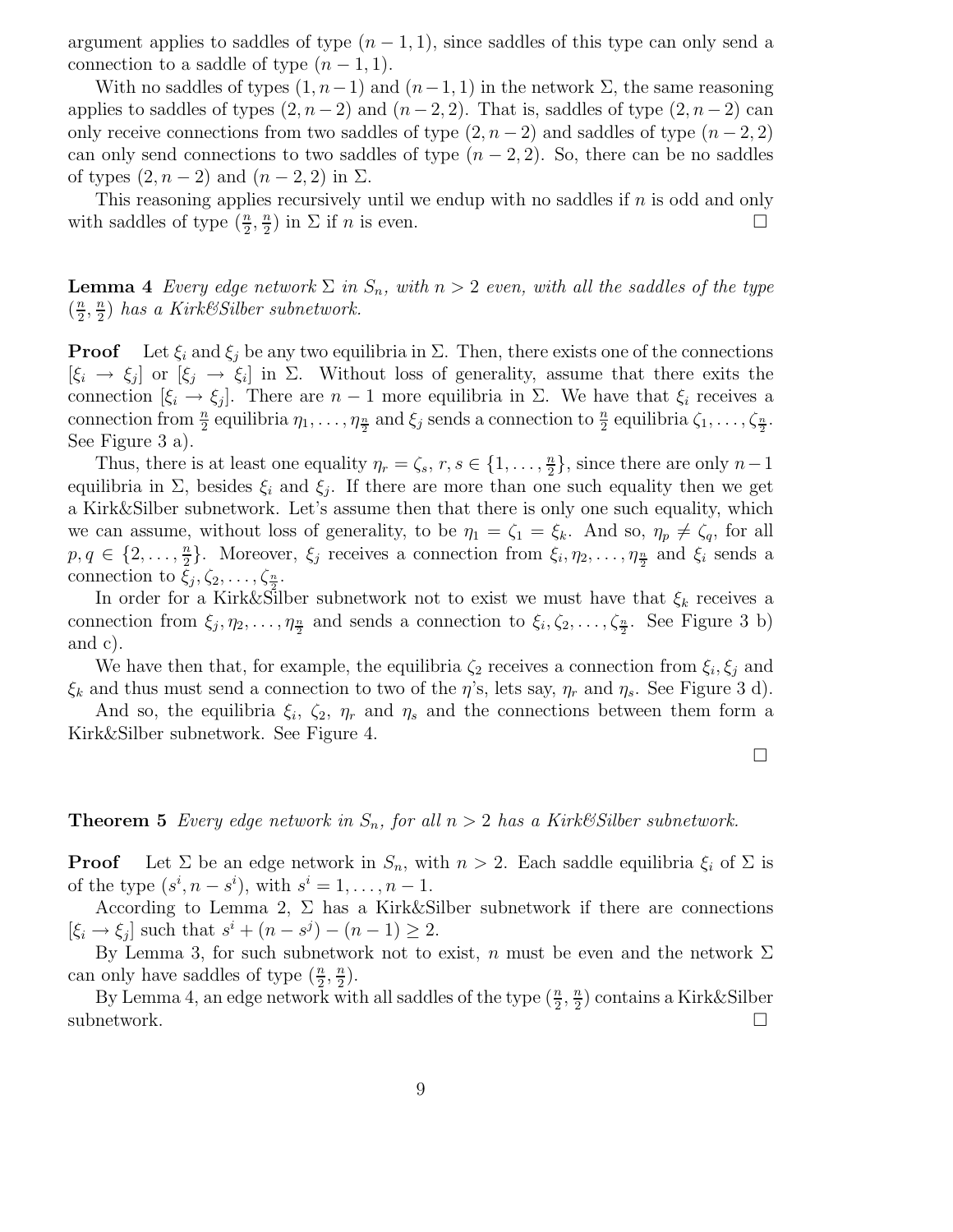

Figure 3: Illustration of heteroclinic connections mentioned in the proof of Lemma 4.



Figure 4: Kirk&Silber subnetwork obtained in the proof of Lemma 4.

**Theorem 6** There is no switching near an edge network in  $S_n$ , for all n.

**Proof** If  $n = 2$  then the edge heteroclinic network is a heteroclinic cycle and so switching makes no sense. For  $n > 2$  the result follows from Theorem 1 and Theorem 5.  $\Box$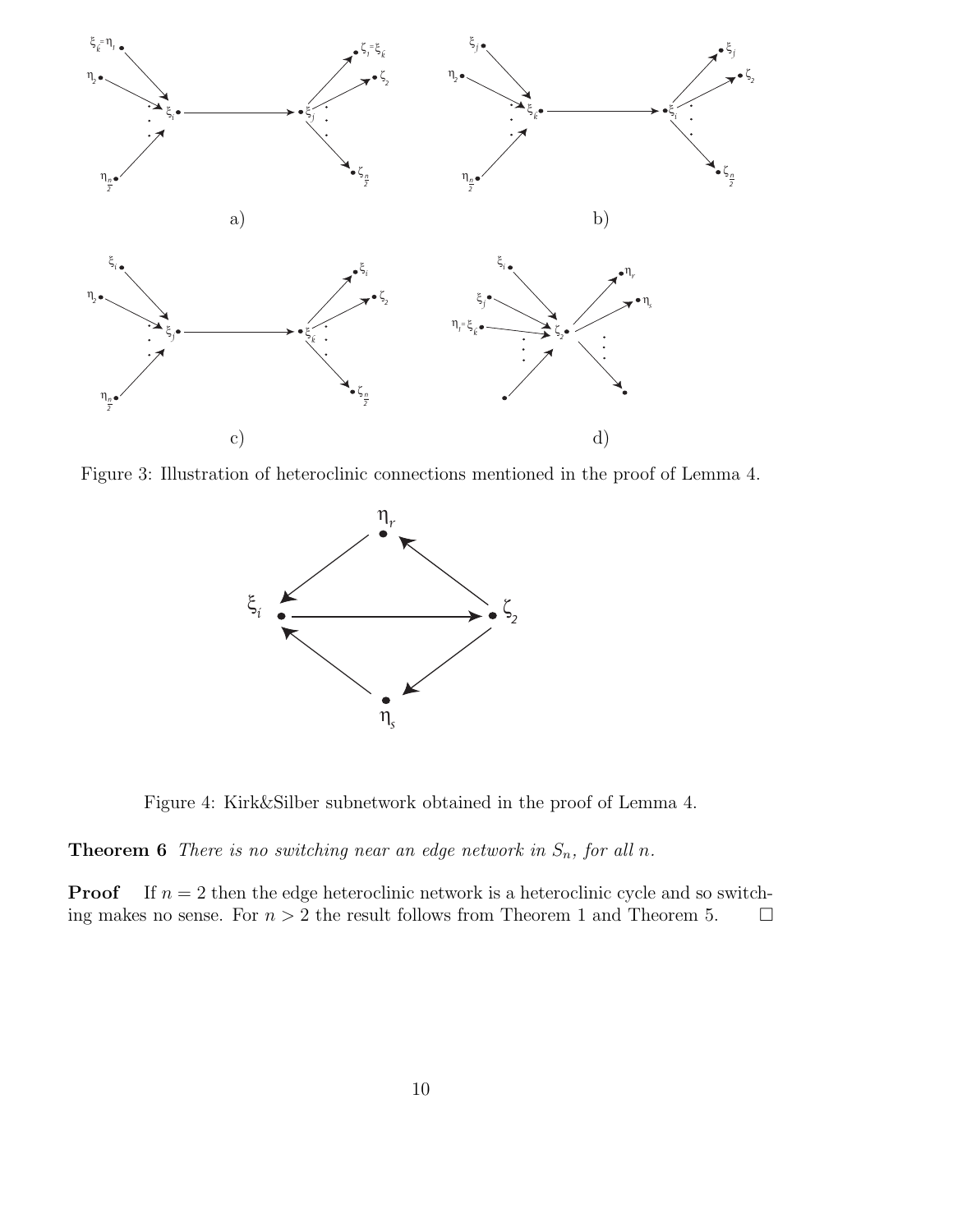### 3 Switching in bimatrix games

We consider the analog of the replicator equation for bimatrix games,

$$
\dot{x}_i = x_i \left[ \sum_{j=1}^{m+1} a_{ij} y_j - \mathbf{x}^T A \mathbf{y} \right]
$$
  
\n
$$
\dot{y}_j = y_j \left[ \sum_{i=1}^{n+1} b_{ji} x_i - \mathbf{y}^T B \mathbf{x} \right]
$$
\n(6)

with  $\mathbf{x}^T A \mathbf{y} = \sum_{j=1}^{m+1} y_j \sum_{i=1}^{n+1} a_{ji} x_i$  and  $\mathbf{y}^T B \mathbf{x} = \sum_{i=1}^{n+1} x_i \sum_{j=1}^{m+1} b_{ij} y_j$ , for  $(\mathbf{x}, \mathbf{y}) \in$  $S_n \times S_m$ .

For more on this evolutionary dynamics for bimatrix games, see Hofbauer [18] and Hofbauer and Sigmund [19] and [20]. In particular, this bimatrix dynamics preserves volume inside  $S_n \times S_m$ . Conservative systems tend to be complicated because they do not contract. In fact, there can be no compact set contained in the interior of the product of simplices  $S_n \times S_m$  which attracts all nearby trajectories, but they can occur in the boundary, Eshel and Akin [10].

We start by characterizing in Proposition 7 the edge heteroclinic networks in a product of simplices and then show in Proposition 8 that this networks can never have a Kirk&Silber subnetwork. On account of the absence of a Kirk&Silber subnetwork, that is, of the absence of heteroclinic cycles with common connections, by the results in Section 2, there is the possibility of switching in the neighbourhood of these networks. First, we find the conditions for the existence of switching along the connections of an edge network, as this is a necessary condition for switching near the network, Theorem 9 and Corollaries 10 and 11. In Theorem 12 the Poincaré recurrence theorem allow us to show switching dynamics near edge heteroclinic networks in  $S_n \times S_m$  with the condition that  $n + m$  is even and under the assumption that the flow is topologically mixing.

The boundary of the product of simplices  $S_n \times S_m$  is invariant by the flow of (6) as it corresponds to the intersection of  $S_n \times S_m$  with all the coordinate hyperplanes  $x_i = 0 \wedge y_i = 0$ , which are all flow-invariant. In particular, the vertices and the edges of  $S_n \times S_m$  are flow-invariant. If there are no more equilibria at the edges, we can assume an edge network in the boundary of  $S_n \times S_m$  connecting the equilibria  $\xi_{ij}$  at the vertices.

**Proposition 7** Let  $\Sigma$  be an edge heteroclinic network in  $S_n \times S_m$ . Then

- 1. every equilibria  $\xi_{ij}$  in  $\Sigma$  is given by  $\xi_{ij} = (\xi_i^n, \xi_j^m)$  with  $\xi_i^n$  a vertex in  $S_n$  and  $\xi_j^m$  a vertex in  $S_m$ ;
- 2. each equilibrium  $\xi_{ij}$  has an edge heteroclinic connection to or from the equilibria  $\xi_{kj}$ and  $\xi_{il}$  with  $k \in \{1, ..., n+1\}$  and  $l \in \{1, ..., m+1\}$ ;
- 3. at some square 2-faces of  $S_n \times S_m$  there can be a continua of heteroclinic connections connecting two equilibria at the vertices.

Proof Statement 1. is trivial. Statement 2. follows immediatly from the computation of the Jacobian matrix at the equilibria  $\xi_{ij}$ .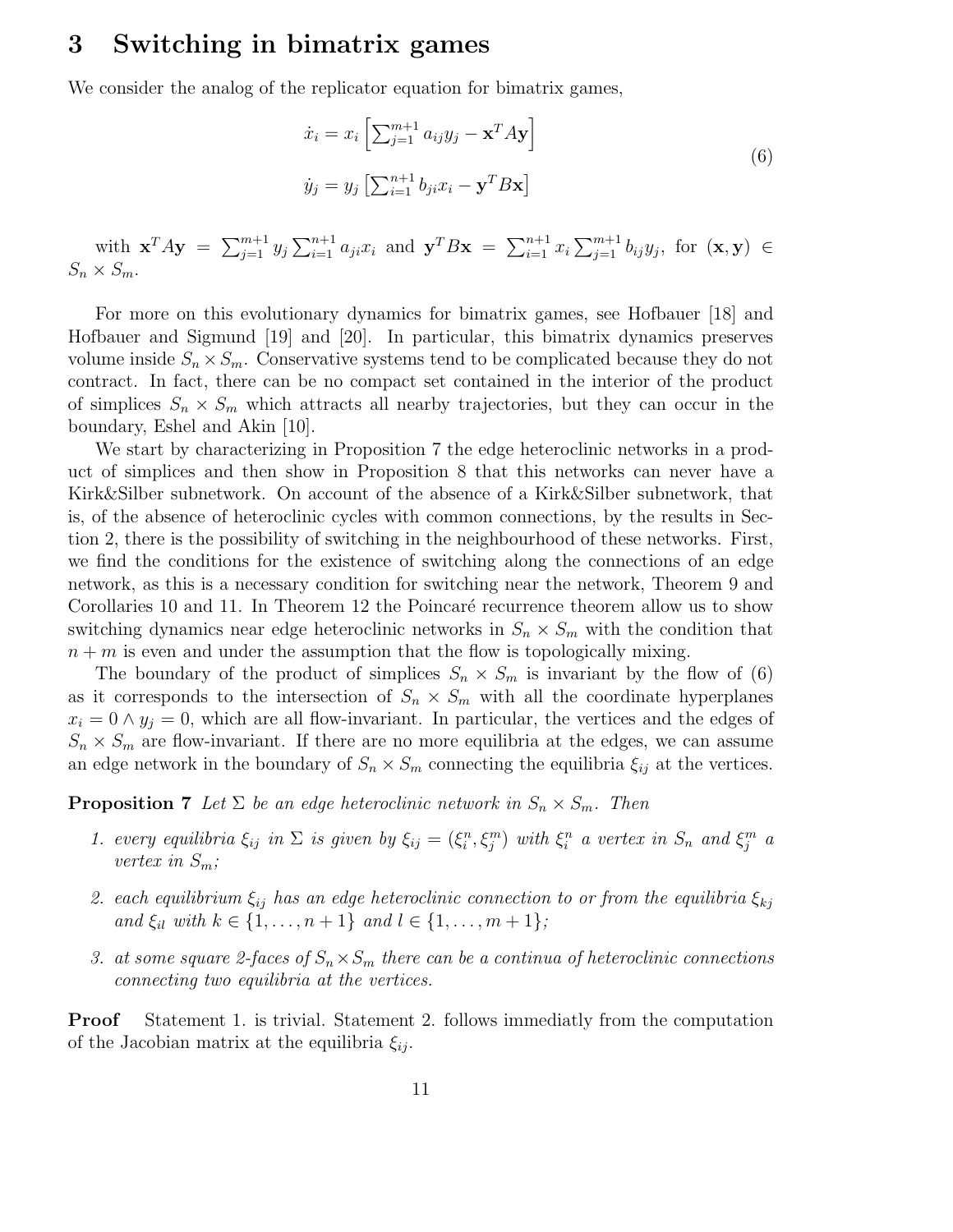The partial derivatives of (6) are given by

$$
\frac{\partial \dot{x}_i}{\partial x_i} = (1 - x_i) \sum_{j=1}^{m+1} a_{ij} y_j - \mathbf{x}^T A \mathbf{y} \qquad \frac{\partial \dot{y}_j}{\partial y_j} = (1 - y_j) \sum_{i=1}^{n+1} b_{ji} x_i - \mathbf{y}^T B \mathbf{x}
$$
  

$$
\frac{\partial \dot{x}_i}{\partial x_k} = -x_i \sum_{j=1}^{m+1} a_{kj} y_j, \text{ for } k \neq i \qquad \frac{\partial \dot{y}_j}{\partial y_k} = -y_j \sum_{i=1}^{n+1} b_{ki} x_i, \text{ for } k \neq j
$$
  

$$
\frac{\partial \dot{x}_i}{\partial y_j} = x_i [a_{ij} - \sum_{l=1}^{n+1} a_{lj} x_l]
$$
  

$$
\frac{\partial \dot{y}_j}{\partial x_i} = y_j [b_{ji} - \sum_{l=1}^{m+1} b_{li} y_l]
$$

The Jacobian matrix at a vertex equilibria  $\xi_{ij}$  is a block matrix of the form

$$
\begin{bmatrix}\nJ_A & 0_{(n+1)\times(m+1)} \\
0_{(m+1)\times(n+1)} & J_B\n\end{bmatrix}
$$

with

and

$$
J_A = \begin{bmatrix}\na_{1j} - a_{ij} & 0 & \dots & 0 & 0 & 0 & \dots & 0 \\
0 & a_{2j} - a_{ij} & \dots & 0 & 0 & 0 & \dots & 0 \\
\vdots & \vdots & \vdots & \ddots & \vdots & \vdots & \vdots & \vdots \\
0 & 0 & \dots & a_{i-1j} - a_{ij} & 0 & 0 & \dots & 0 \\
-a_{1j} & -a_{2j} & \dots & -a_{i-1j} & -a_{ij} & -a_{i+1j} & \dots & -a_{(n+1)j} \\
0 & 0 & \dots & 0 & 0 & a_{i+1j} - a_{ij} & \dots & 0 \\
\vdots & \vdots & \vdots & \vdots & \vdots & \vdots & \vdots & \vdots \\
0 & 0 & \dots & 0 & 0 & 0 & \dots & a_{(n+1)j} - a_{ij}\n\end{bmatrix}
$$
\n
$$
J_B = \begin{bmatrix}\nb_{1i} - b_{ji} & 0 & \dots & 0 & 0 & 0 & \dots & 0 \\
0 & b_{2i} - b_{ji} & \dots & 0 & 0 & 0 & \dots & 0 \\
\vdots & \vdots & \vdots & \vdots & \vdots & \vdots & \vdots & \vdots & \vdots \\
0 & 0 & \dots & b_{j-1i} - b_{ji} & 0 & 0 & \dots & 0 \\
\vdots & \vdots & \vdots & \vdots & \vdots & \vdots & \vdots & \vdots & \vdots \\
0 & 0 & \dots & 0 & 0 & b_{j+1i} - b_{ji} & \dots & -b_{(m+1)i} \\
0 & 0 & \dots & 0 & 0 & 0 & \dots & 0 \\
\vdots & \vdots & \vdots & \vdots & \vdots & \vdots & \vdots & \vdots & \vdots \\
0 & 0 & \dots & 0 & 0 & 0 & \dots & b_{(m+1)i} - b_{ji}\n\end{bmatrix}
$$

In Figure 5 we list all the possible dynamics, up to conjugacy, at the square 2-faces of  $S_n \times S_m$ . Statement 3. corresponds to case b) in Figure 5.

 $\Box$ 

Note that all the eigenvalues of the equilibria at the vertices are real.

**Remark 1** In our study we are excluding the existence of heteroclinic connections between the equilibria at the vertices and other equilibria at the boundary of  $S_n \times S_m$ , and thus we are not considering the case c) in Figure 5.

Next we prove that no edge heteroclinic network in a product of simplices has a Kirk&Silber subnetwork. This leaves to believe that there can be switching along the connections of an edge network. We identify those connections in Theorem 9.

**Proposition 8** An edge heteroclinic network  $\Sigma$  in  $S_n \times S_m$  never has a Kirk&Silber subnetwork.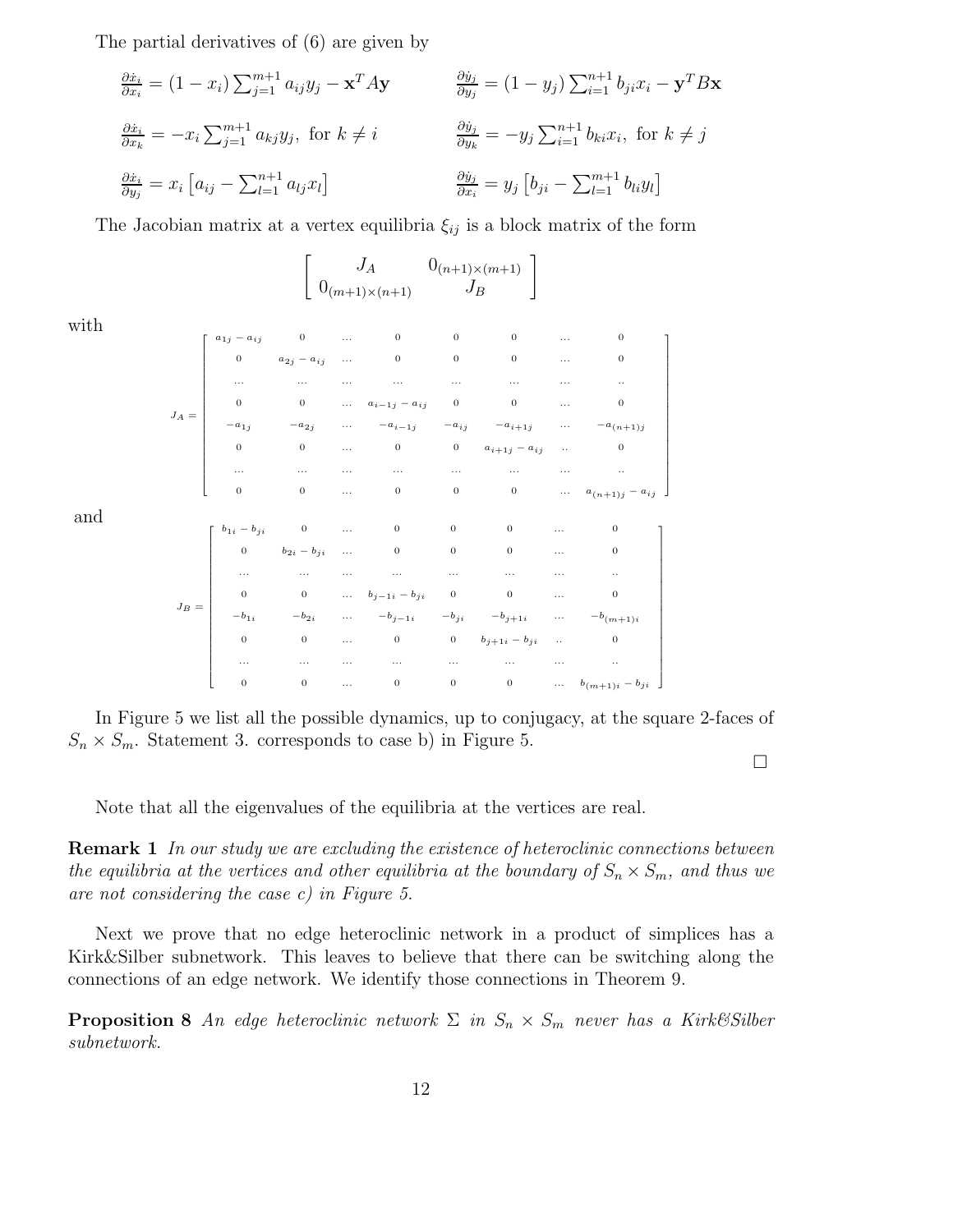

Figure 5: Possible dynamics, up to conjugacy, at the square 2-faces of  $S_n \times S_m$ .

**Proof** Suppose that an edge heteroclinic network  $\Sigma$  has a Kirk&Silber subnetwork, then there are four equilibria  $e_{i_kj_k}$ ,  $k = 1, \ldots, 4$ , in  $\Sigma$  such that there are the following connections in  $\Sigma$ 

 $[e_{i_1j_1} \to e_{i_2j_2}]$   $[e_{i_2j_2} \to e_{i_3j_3}]$   $[e_{i_2j_2} \to e_{i_4j_4}]$   $[e_{i_3j_3} \to e_{i_1j_1}]$   $[e_{i_4j_4} \to e_{i_1j_1}]$ 

In the connection  $[e_{i_1j_1} \rightarrow e_{i_2j_2}]$ , by Proposition 7, we must have  $i_1 = i_2$  or  $j_1 = j_2$ . Let us assume, without loss of generality, that  $j_1 = j_2$  and thus  $i_1 \neq i_2$ . Then, we must have  $j_3 = j_1 = j_2$  and  $i_3 \neq i_1$  and  $i_3 \neq i_2$ . Otherwise, if  $j_3 \neq j_1 = j_2$  then, by Proposition 7, we should have  $i_1 = i_2 = i_3$ , which is impossible. By the same argument, we must have  $j_4 = j_1 = j_2$  and  $i_4 \neq i_1$ .

We would then have the following connections in  $\Sigma$ 

$$
[e_{i_1j_1} \to e_{i_2j_1}], [e_{i_2j_1} \to e_{i_3j_1}], [e_{i_2j_1} \to e_{i_4j_1}], [e_{i_3j_1} \to e_{i_1j_1}]
$$
 and  $[e_{i_4j_1} \to e_{i_1j_1}],$ 

and thus we would have

 $a_{i_2j_1}-a_{i_1j_1} > 0$ ,  $a_{i_3j_1}-a_{i_2j_1} > 0$ ,  $a_{i_4j_1}-a_{i_2j_1} > 0$ ,  $a_{i_1j_1}-a_{i_3j_1} > 0$  and  $a_{i_1j_1}-a_{i_4j_1} > 0$ . (7) But,

$$
(a_{i_2j_1} - a_{i_1j_1}) + (a_{i_3j_1} - a_{i_2j_1}) + (a_{i_1j_1} - a_{i_3j_1}) = 0
$$

and

$$
(a_{i_2j_1} - a_{i_1j_1}) + (a_{i_4j_1} - a_{i_2j_1}) + (a_{i_1j_1} - a_{i_4j_1}) = 0.
$$

So, (7) is impossible. Thus, there cannot be any Kirk&Silber subnetwork in  $\Sigma$ .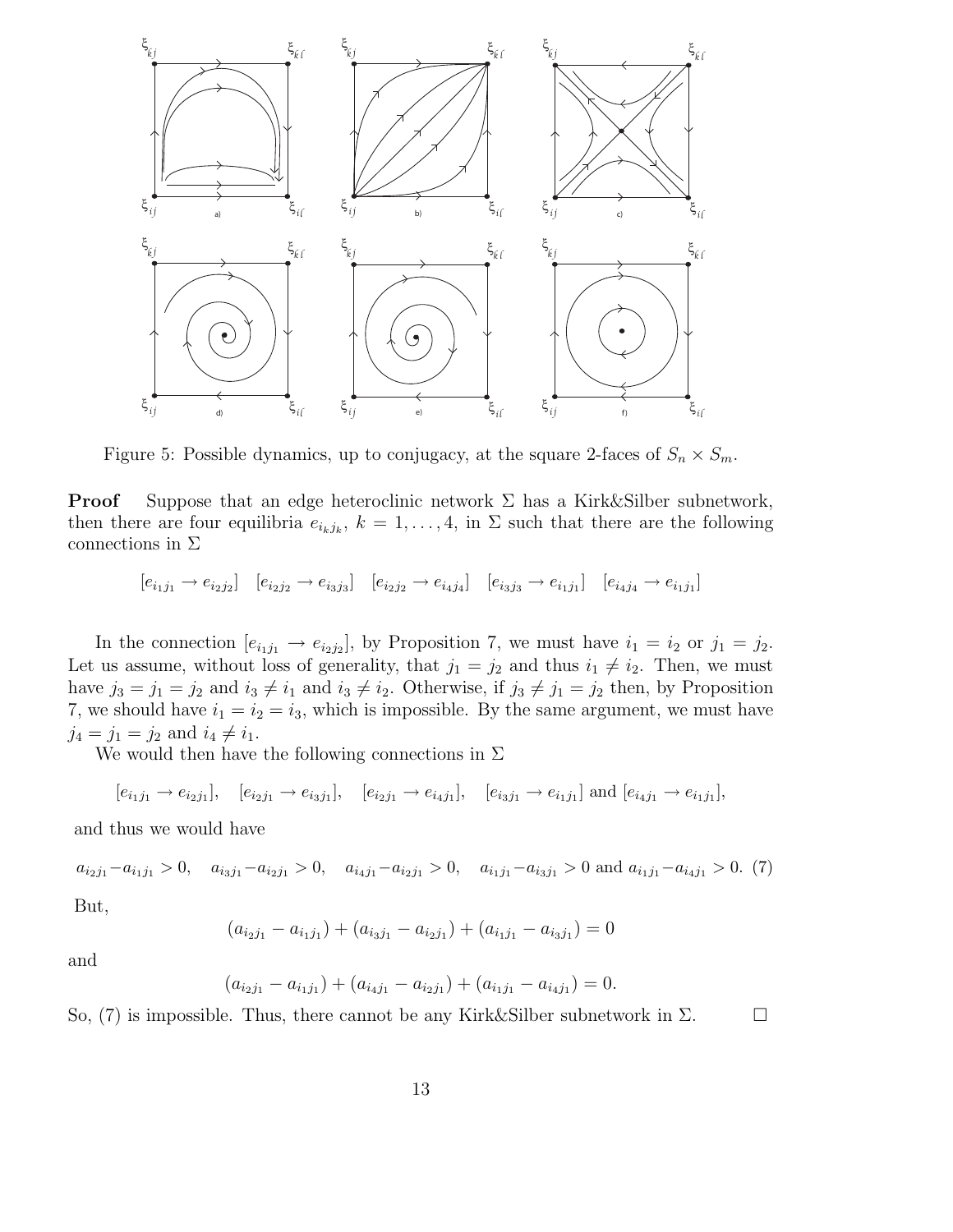**Theorem 9** Let  $\Sigma$  be an edge network in  $S_n \times S_m$ . There is switching along an edge heteroclinic connection  $[\xi_i \to \xi_j]$  if and only if  $s^i \leq s^j$ , with  $(s^k, u^k)$  the type of  $\xi_k$ , for  $k = i, j.$ 

**Proof** The network  $\Sigma$  contains  $p = (n + 1) \times (m + 1)$  equilibria and each equilibrium  $\xi_k$  has  $r = m + n = s^k + u^k$  eigendirections at the product of simplices  $S_n \times S_m$ .

In the first part of the proof we ignore the existence of continua of face heteroclinic connections in  $\Sigma$ , if any, and consider only the edge heteroclinic connections.

We can consider, without loss of generality, the heteroclinic connection  $[\xi_{p-1} \to \xi_p]$ . Let  $s = s^{p-1}$ ,  $u = u^{p-1}$ ,  $\overline{s} = s^p$  and  $\overline{u} = u^p$ .

Let  $-c_1, \ldots, -c_s < 0$  be the eigenvalues of  $\xi_{p-1}$  in the direction of  $\xi_{i_1}, \ldots, \xi_{i_s}$ , respectively, with  $i_k \in \{1, \ldots, p-2\}$ , for  $k = 1, \ldots, s$ , and  $e > 0$  the eigenvalue in the direction of  $\xi_p$ . Let  $\overline{e}_1,\ldots,\overline{e}_{\overline{u}} > 0$  be the eigenvalues of  $\xi_p$  in the direction of  $\xi_{j_1},\ldots,\xi_{j_{\overline{u}}},$  respectively, with  $j_l \in \{1, \ldots, p-2\}$ , for  $l = 1, \ldots, \overline{u}$ , and  $-\overline{c} < 0$  the eigenvalue in the direction of  $\xi_{p-1}$ .

We follow the computations in [2] and in the proof of Theorem 1. By the  $C^1$  extension by Ruelle [34] of Hartman's results [14], the vector field may be linearised around each equilibrium  $\xi_i$ , up to a set of measure zero.

We can choose local coordinates  $(w_1, \ldots, w_n) \in S_n$  such that the linearization of the flow near  $\xi_{p-1}$  is given by

$$
\begin{aligned}\n\dot{w}_k &= -c_k w_k & k &= 1, \dots, s \\
\dot{w}_{s+l} &= e_l w_{s+l} & l &= 1, \dots, u-1 \\
\dot{w}_r &= ew_r\n\end{aligned}
$$

with  $e_l > 0$ ,  $l = 1, \ldots, u-1$  the remaining eigenvalues of  $\xi_{p-1}$  and the linearization of the flow near  $\xi_p$  is given by

$$
\begin{aligned}\n\dot{w}_k &= -\overline{c}_k w_k & k &= 1, \dots, \overline{s} - 1 \\
\dot{w}_{\overline{s}-1+l} &= \overline{e}_l w_{\overline{s}-1+l} & l &= 1, \dots, \overline{u} \\
\dot{w}_r &= -cw_r\n\end{aligned}
$$

with  $-\overline{c}_k < 0, k = 1, \ldots, \overline{s} - 1$  the remaining eigenvalues of  $\xi_p$ .

The flow near  $\xi_{p-1}$  is then given by

$$
\mathcal{F}_t^{p-1}(w_1, w_2, \dots, w_{r-1}, w_r) = (w_1 e^{-c_1 t}, \dots, w_s e^{-c_s t}, w_{s+1} e^{e_1 t}, \dots, w_{r-1} e^{e_{u-1} t}, w_r e^{e t}), \quad (8)
$$

and the flow near  $\xi_p$  is then given by

$$
\mathcal{F}_t^p(w_1, w_2, \dots, w_{r-1}, w_r) = (w_1 e^{-\overline{c}_1 t}, \dots, w_{\overline{s}-1} e^{-\overline{c}_{\overline{s}-1} t}, w_{\overline{s}} e^{\overline{e}_1 t}, \dots, w_{r-1} e^{\overline{e}_{\overline{u}} t}, w_r e^{-ct}).
$$
(9)

Near a neighbourhood of the nodes  $\xi_{p-1}$  and  $\xi_p$  where the flow can be linearized, we define cross-sections for the connection  $[\xi_{p-1} \to \xi_p]$  and for each of the connections involving those nodes and the nodes  $\xi_{i_1}, \ldots, \xi_{i_s}$  and the nodes  $\xi_{j_1}, \ldots, \xi_{j_{\overline{u}}}$  as follows

$$
\sum_{p=1,i_k}^{n} = \{ (w_1, \ldots, w_{k-1}, h, w_{k+1}, \ldots, w_r) : 0 < w_1, w_2, \ldots, w_r < h \} \qquad k = 1, \ldots, s
$$
\n
$$
\sum_{p=1,p}^{\text{out}} = \{ (z_1, z_2, z_3, \ldots, z_{r-1}, h) : 0 < z_1, z_2, \ldots, z_{r-1} < h \}
$$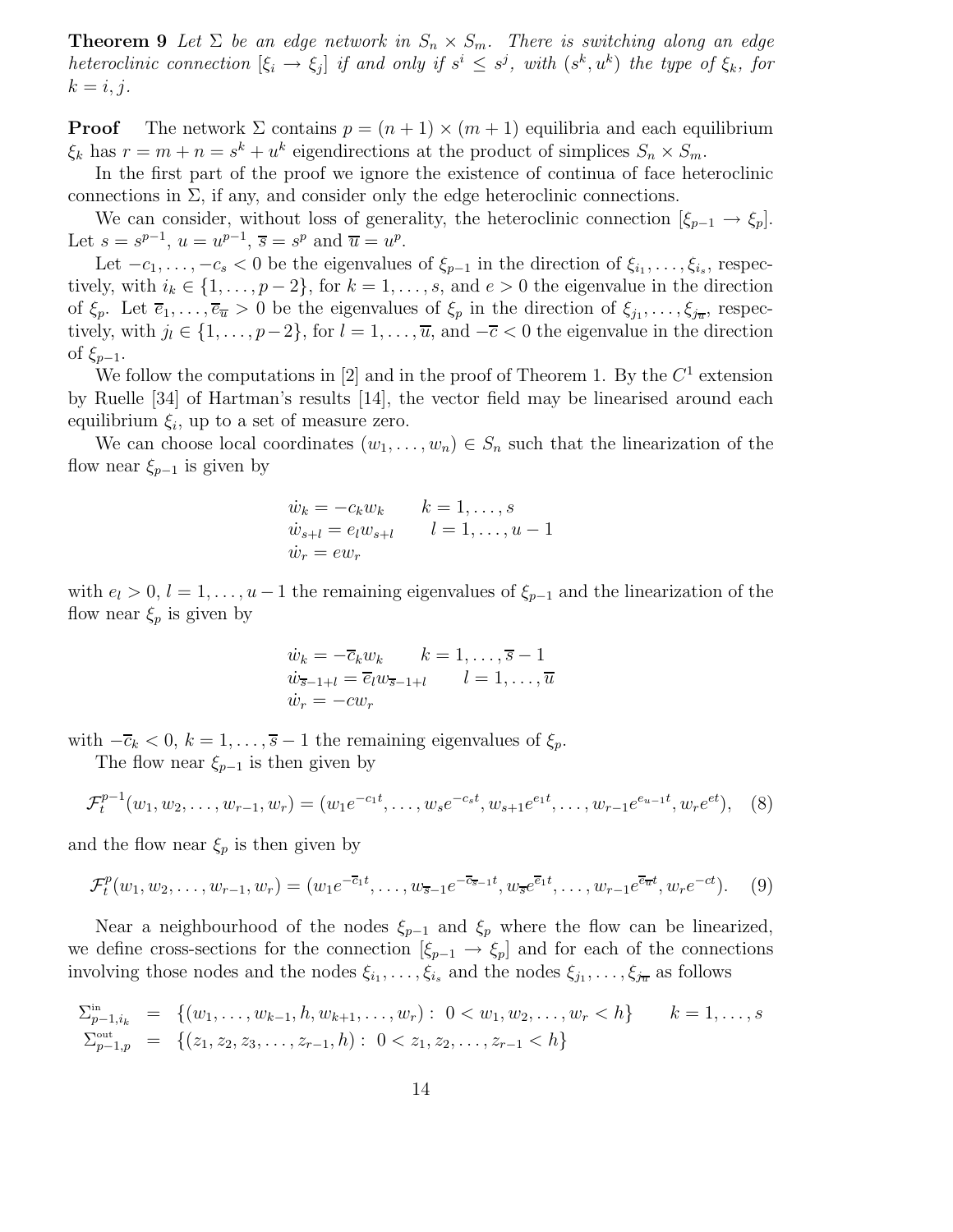$$
\sum_{p,p=1}^{\text{in}} = \{ (w_1, w_2, w_3, \dots, w_{r-1}, h) : 0 < w_2, w_3, \dots, w_{r-1} < h \}
$$
\n
$$
\sum_{p,j_1}^{\text{out}} = \{ (z_1, z_2, \dots, z_{\overline{s}-1}, h, z_{\overline{s}+1}, \dots, z_n) : 0 < z_1, z_3, \dots, z_r < h \}
$$
\n
$$
\sum_{p,j_{\overline{u}}}^{\text{out}} = \{ (z_1, z_2, z_3, \dots, h, z_r) : 0 < z_1, z_2, \dots, z_r < h \}
$$

where  $0 < h < 1$  is a positive number, small enough to guarantee transversality of the flow near each saddle. For easy of computations, and without loss of generality, we will consider  $h = 1$ .

Note that, for each equilibrium  $\xi_{p-1}$  and  $\xi_p$ , the union of the cross sections, as defined above, is the boundary of a neighbourhood of the equilibrium and thus it intersects all the trajectories approaching or leaving that neighbourhood of the equilibrium.

Using the linear flow near  $\xi_{p-1}$  we define the maps  $\Psi_{i_k,p-1,p} : \Sigma_{p-1,i_k}^{\text{in}} \to \Sigma_{p-1,p}^{\text{out}}, k =$  $1, \ldots, s$ , by the following rule,

$$
\Psi_{i_k, p-1, p}(w_1, w_2, \dots, w_{k-1}, w_{k+1}, \dots, w_s, \dots, w_r) =\n= \left(w_1 w_r^{\frac{c_1}{e}}, \dots, w_{k-1} w_r^{\frac{c_{k-1}}{e}}, w_r^{\frac{c_k}{e}}, w_{k+1} x_r^{\frac{c_{k+1}}{e}}, \dots, w_s w_r^{\frac{c_s}{e}}, w_{s+1} w_r^{-\frac{e_1}{e}}, \dots, w_{r-1} w_r^{-\frac{e_{u-1}}{e}}\right),
$$

Thus, the points in  $\Sigma_{p-1,p}^{\text{out}}$  that come from  $\Sigma_{p-1,i_k}^{\text{in}}, k = 1, \ldots, s$ , satisfy

$$
\left\{\begin{array}{c}z_1
$$

In the neighbourhood of  $\xi_p$ , using the linearized flow, we define the maps  $\Psi_{p-1,p,j_l}$ :  $\Sigma_{p,p-1}^{\text{in}} \to \Sigma_{p,j_l}^{\text{out}}, l = 1, \ldots, \overline{u}$  by

$$
\Psi_{p-1,p,j_1}(w_1,w_2,\ldots,w_{r-1})=\left(w_1w_{\overline{s}}^{\frac{\overline{c}_1}{\overline{e}_1}},\ldots,w_{\overline{s}-1}w_{\overline{s}}^{-\frac{\overline{c}_{\overline{s}-1}}{\overline{e}_1}},w_{\overline{s}+1}w_{\overline{s}}^{-\frac{\overline{e}_2}{\overline{e}_1}},\ldots,w_{r-1}w_{\overline{s}}^{-\frac{\overline{c}_{\overline{u}}}{\overline{e}_1}},w_{\overline{s}}^{\frac{\overline{c}}{\overline{e}_1}}\right),\ldots
$$

$$
\Psi_{p-1,p,j_{\overline{u}}}(w_1, w_2, \ldots, w_{r-1}) = \left(w_1 w_{r-1}^{\frac{\overline{c_1}}{\overline{e_{\overline{u}}}}}, \ldots, w_{\overline{s}-1} w_{r-1}^{\frac{\overline{c_{\overline{s}-1}}}{\overline{e_{\overline{u}}}}}, w_{\overline{s}} w_{r-1}^{-\frac{\overline{e_{\overline{u}}}}{\overline{e_{\overline{u}}}}}, \ldots, w_{r-2} w_{r-1}^{-\frac{\overline{e_{\overline{u}-1}}}{\overline{e_{\overline{u}}}}}, w_{r-1}^{\frac{\overline{c_{\overline{u}-1}}}{\overline{e_{\overline{u}}}}}\right),
$$

Thus, the points in  $\Sigma_{p,p-1}^{\text{in}}$  that go to  $\Sigma_{p,j_1}^{\text{out}}$  satisfy

$$
\left\{ \begin{array}{l} \displaystyle{w_{\overline{s}+1} < w_{\overline{s}}^{\frac{\overline{e}_2}{\overline{e}_1}} \\ \ldots \\ \displaystyle{w_{r-1} < w_{\overline{s}}^{\frac{\overline{e}_\pi}{\overline{e}_1}} } \end{array} \right.
$$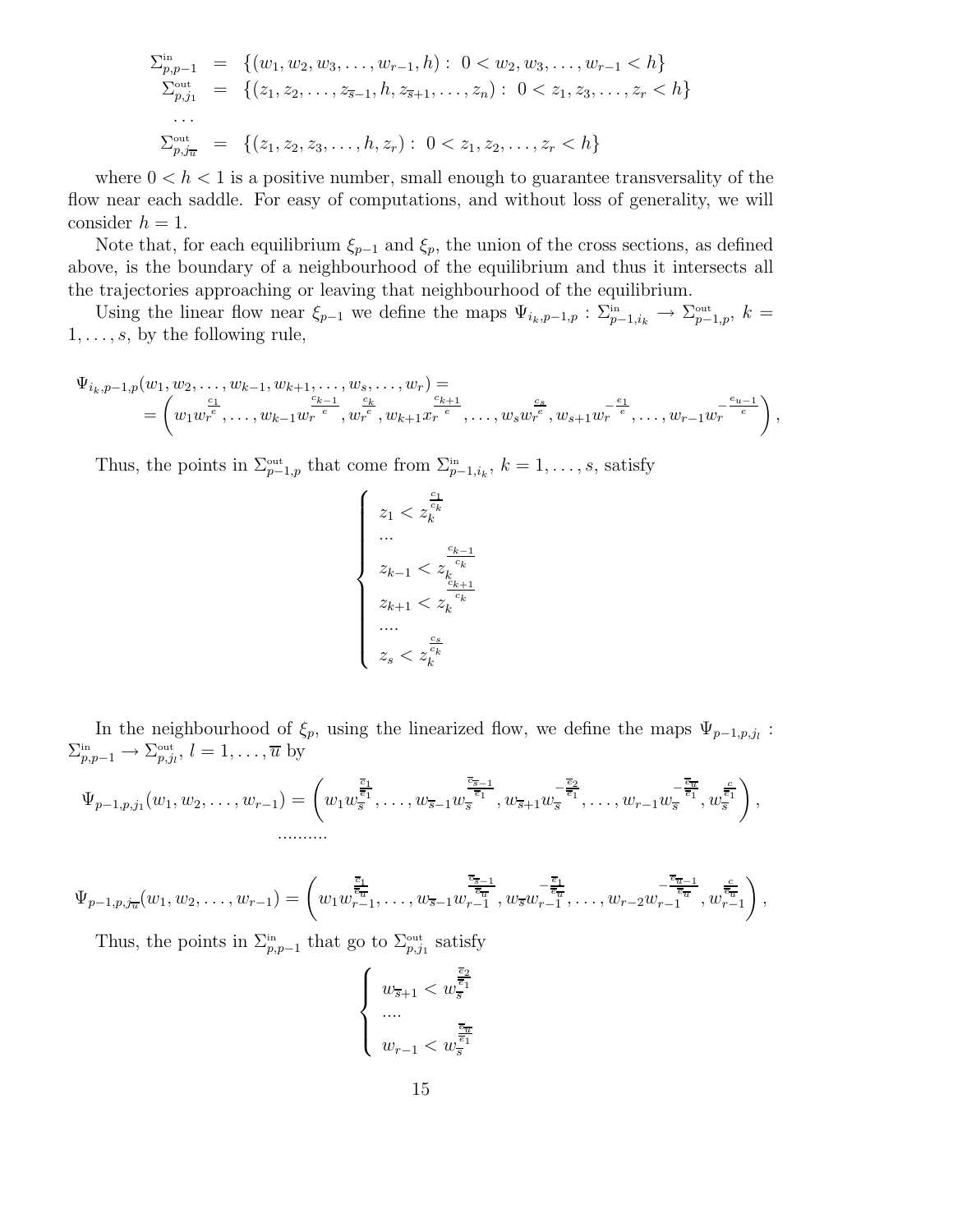and the points that go to  $\Sigma_{p,j_x}^{\text{out}}$  satisfy

$$
\left\{ \begin{array}{l} \displaystyle w_{\overline{s}} < w_{r-1}^{\frac{\overline{e}_1}{\overline{e}_{\overline{u}}}} \\ \ldots \\ \displaystyle w_{r-2} < w_{r-1}^{\frac{\overline{e}_{\overline{u}-1}}{\overline{e}_{\overline{u}}}} \end{array} \right.
$$

We can consider the transition map  $\Phi_{p-1,p}$  from  $\Sigma_{p-1,p}^{\text{out}}$  to  $\Sigma_{p,p-1}^{\text{in}}$  as

$$
\Phi_{p-1,p}(z_1,\ldots,z_{r-1})=(a_1z_1,\ldots,a_{r-1}z_{r-1})
$$

with  $a_i$ ,  $i = 1, \ldots, n-1$  constants.

As a simplification, and without loss of generality, for the proposes of the proof we can approximate the transition map  $\Phi_{p-1,p}$  by the identity map.

So, in  $\Sigma_{p,p-1}^{\text{in}}$ , we get the conditions

$$
\left\{ \begin{array}{c} w_2 < w_1^{\frac{c_2}{c_1}} \\ w_3 < w_1^{\frac{c_3}{c_1}} \\ \cdots \\ w_s < w_1^{\frac{c_s}{c_1}} \end{array} \right\} \left\{ \begin{array}{c} w_1 < w_2^{\frac{c_1}{c_2}} \\ w_3 < w_2^{\frac{c_3}{c_2}} \\ \cdots \\ w_s < w_2^{\frac{c_s}{c_2}} \end{array} \right. \left\{ \begin{array}{c} w_1 < w_s^{\frac{c_1}{c_s}} \\ w_2 < w_s^{\frac{c_2}{c_s}} \\ \cdots \\ w_{s-1} < w_s^{\frac{c_{s-1}}{c_s}} \end{array} \right.
$$

and

$$
\left\{\begin{array}{c}w_{\overline{s}+1 < w_{\overline{s}}^{\frac{\overline{e}_2}{\overline{e}_1}} \\ w_{\overline{s}+2 < w_{\overline{s}}^{\frac{\overline{e}_3}{\overline{e}_1}} \\ \cdots \\ w_{r-1 < w_{\overline{s}}^{\frac{\overline{e}_r}{\overline{e}_1}}}\end{array}\right\}\begin{array}{c}w_{\overline{s} < w_{\overline{s}+\frac{\overline{e}_1}{\overline{e}_2}} \\ w_{\overline{s} < w_{\overline{s}+\frac{\overline{e}_2}{\overline{e}_2}} \\ \cdots \\ w_{r-1 < w_{\overline{s}+1}^{\frac{\overline{e}_r}{\overline{e}_2}}}\end{array}\qquad \left\{\begin{array}{c}w_{\overline{s} < w_{r-1}^{\frac{\overline{e}_1}{\overline{e}_2}} \\ w_{\overline{s}+1 < w_{r-1}^{\frac{\overline{e}_2}{\overline{e}_2}} \\ \cdots \\ w_{r-2 < w_{r-1}^{\frac{\overline{e}_{r-1}}{\overline{e}_2}}}\end{array}\right.
$$

It follows from the proof of Theorem 1 that a necessary and sufficient condition for switching along the connection  $[\xi_{p-1} \to \xi_p]$  is that there are no two conditions of the form, for example,  $w_k < w_l^{\frac{\alpha}{\beta}}$  and  $w_l < w_k^{\frac{\delta}{\gamma}} \Leftrightarrow w_k > w_l^{\frac{\gamma}{\delta}}$ , with  $\frac{\alpha}{\beta} \neq \frac{\gamma}{\delta}$  $\frac{\gamma}{\delta}$ , involving each pair of variables  $w_k$  and  $w_l$ , for  $k, l \in 1, \ldots, r$  and  $k \neq l$ . As we have seen in the proof of Theorem 1, in the plane  $(w_k, w_l)$ , the curves  $w_k = w_l^{\frac{\alpha}{\beta}}$  and  $w_k = w_l^{\frac{\gamma}{\delta}}$ , intersect at the origin, and thus divide  $\Sigma_{p,p-1}^{\text{in}}$  in at most three regions, when we would need four region to get switching.

Thus, a necessary and sufficient condition for switching along the connection  $[\xi_{p-1} \rightarrow$  $\xi_p$  is that  $s \leq \overline{s}$ . For example, if  $s = \overline{s} + 1$ , then we would have  $w_{\overline{s}} < w$  $\frac{\frac{c_{\overline{s}}}{c_{\overline{s}+1}}}{\frac{1}{\overline{s}+1}}$  and  $w_{\overline{s}} > w$  $\frac{\overline{e_1}}{\overline{e_2}}$ <br>s+1. Until now we have ignored the existence of continua of face connections. Now, we are going to analyse what differs in the presence of continua of connections.

So, assume that there is a continua of connections, for example, in the two-dimensional square face containing the connections  $[\xi_{i_1} \to \xi_{p-1}]$  and  $[\xi_{i_2} \to \xi_{p-1}]$ . Let  $\xi_{i_k}$  be the other equilibrium vertex at that face. Thus, the other edge heteroclinic connections in the face are  $[\xi_{i_k} \to \xi_{i_1}]$  and  $[\xi_{i_k} \to \xi_{i_2}]$  and there is a continua of connections from  $\xi_{i_k}$  to  $\xi_{p-1}$ .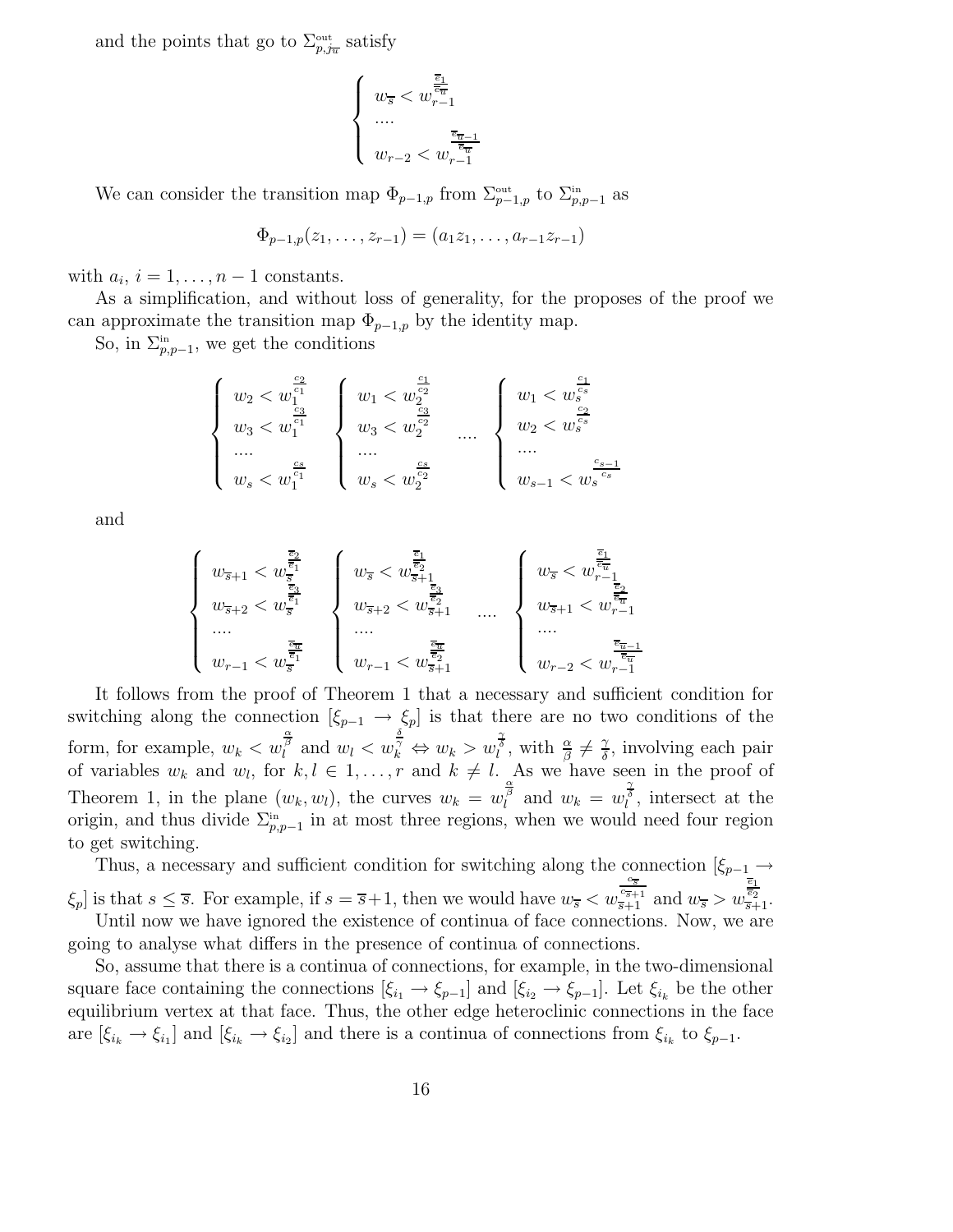The difference, between this situation and the situation analysed above without continua of connections, is that not all points in  $\Sigma^{\text{out}}_{i_k,i_j}$ , for  $j = 1, 2$ , will follow the connection  $[\xi_{i_k} \to \xi_{i_j}]$ . Some will follow the continua of connections  $[\xi_{i_k} \to \xi_{p-1}]$ .

So roughly speaking, is such that like from the points in  $\Sigma_{p-1,p}^{\text{out}}$  that come from  $\Sigma_{p-1,i_1}^{\text{in}}$ , some follow the connection  $[\xi_{i_1} \to \xi_{p-1}]$ , while the others follow a connection  $[\xi_{i_k} \to \xi_{p-1}]$ and from the points in  $\Sigma_{p-1,p}^{\text{out}}$  that come from  $\Sigma_{p-1,i_2}^{\text{in}}$ , some follow the connection  $[\xi_{i_2} \to$  $\xi_{p-1}$ , while the others follow a connection  $[\xi_{i_k} \to \xi_{p-1}]$ . See Figure 6.





More specifically, there are  $\alpha > \frac{c_{i_2}}{c_{i_1}}$  $\frac{c_{i_2}}{c_{i_1}}$  and  $\beta < \frac{c_{i_2}}{c_{i_1}}$  such that from the points in  $\Sigma_{p-1,p}^{\text{out}}$  that come from  $\Sigma_{p-1,i_1}^{in}$ , the ones satisfying  $z_{i_2} < z_{i_1}^{\alpha}$ , follow the connection  $[\xi_{i_1} \to \xi_{p-1}]$ , while the ones satisfying  $z_{i_1}^{\alpha} < z_{i_2} < z$  $\overline{c}_{i_2}$  $c_{i_1}$  $\zeta_{i_1}^{i_1}$  are the points that follow the connection  $[\xi_{i_k} \to \xi_{p-1}]$ and the points in  $\Sigma_{p-1,p}^{\text{out}}$  that come from  $\Sigma_{p-1,i_2}^{\text{in}}$ , the ones satisfying  $z_{i_2} > z_{i_1}^{\beta}$ , follow the connection  $[\xi_{i_2} \to \xi_{p-1}]$ , while the ones satisfying z  $c_{i_2}$  $z_{i_1}^{c_{i_1}} \leq z_{i_2} \leq z_{i_1}^{\beta}$  are the points that follow the connection  $[\xi_{i_k} \rightarrow \xi_{p-1}]$ . See Figure 7.

Analogously, if there is a continua of connections in a two-dimensional square face containing any two connections forward from  $\xi_p$ .

So, the necessary and suficient condition for switching, that there are no two conditions of the form  $w_k < w_l^{\frac{\alpha}{\beta}}$  and  $w_k > w_l^{\frac{\gamma}{\delta}}$ , is still valid.

It follows from the proof of the above theorem that,

**Corollary 10** If for all edge heteroclinic connections  $[\xi_i \to \xi_j]$ , we have  $s^i \leq s^j$ , then there is switching along every continua of connections.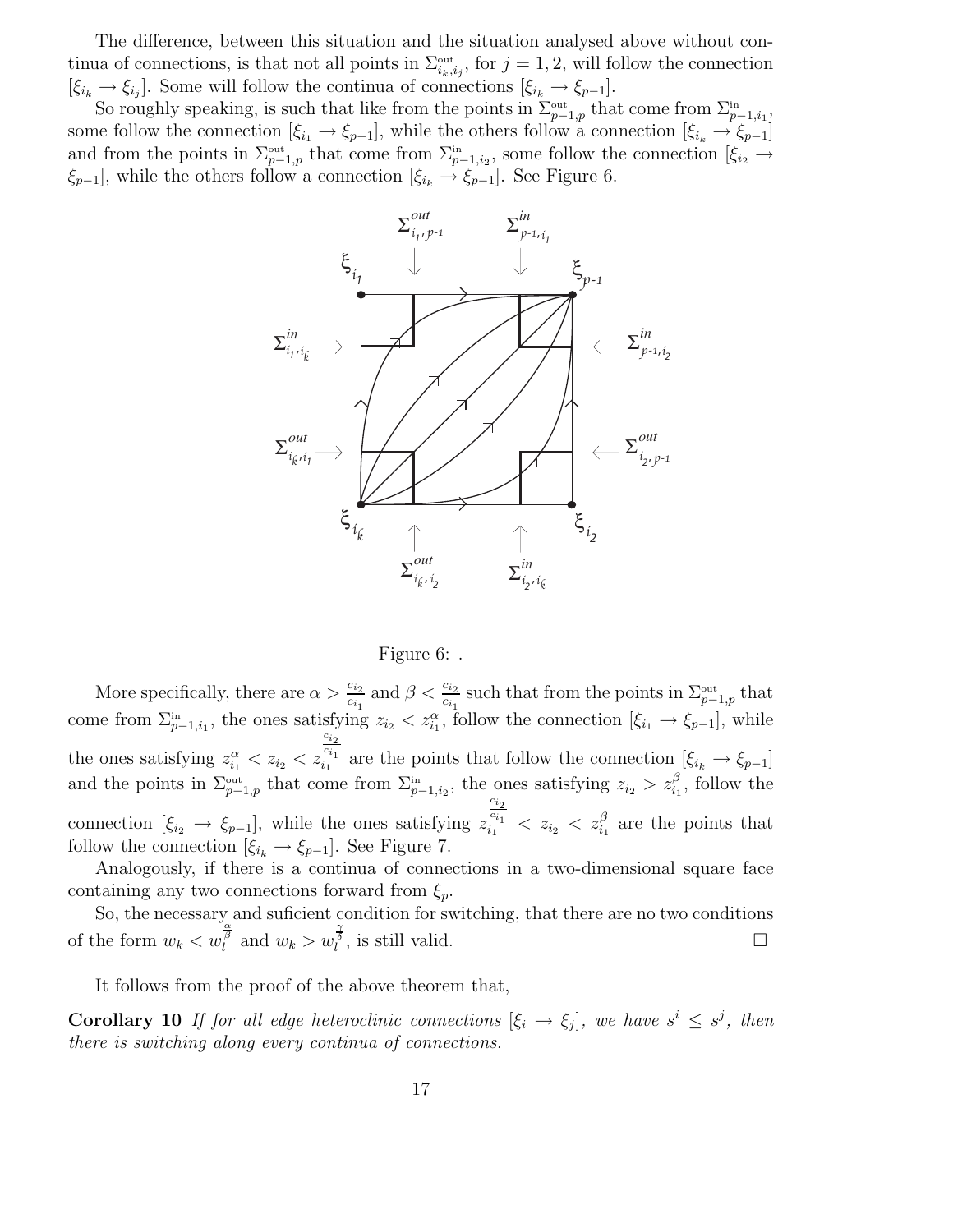

Figure 7: .

**Corollary 11** There is switching along all the connections of an edge network  $\Sigma$  in  $S_n \times$  $S_m$  if and only if  $n + m$  is even and all saddles are of type  $(\frac{r}{2})$  $rac{r}{2}, \frac{r}{2}$  $(\frac{r}{2})$ , with  $r = n + m$ .

**Proof** By Theorem 9 and Corollary 10, there is switching along a connection  $[\xi_i \rightarrow \xi_j]$ of  $\Sigma$  if and only if  $s^i \leq s^j$ . This happens for all connections in the network if and only if  $n+m$  is even and all saddles are of type  $(\frac{r}{2},\frac{r}{2})$  $(\frac{r}{2})$ , with  $r = n + m$ . The proof is analogous to the proof of Lemma 3.

Denote by  $\lambda_{\overline{il}}$  the eigenvalue of the equilibria  $\xi_{ij}$  in the direction of  $\xi_{lj}$  and by  $\lambda_{i\overline{jk}}$ the eigenvalue of the equilibria  $\xi_{ij}$  in the direction of  $\xi_{ik}$ . Analysing the Jacobian matrix of (6) at  $\xi_{ij}$  (see the proof of Proposition 7), we conclude that the eigenvalues at  $\xi_{ij}$ satisfy  $\lambda_{\overline{u}_j} = -\lambda_{\overline{u}_j}$ , for  $i \neq l$  and  $\lambda_{i\overline{j}\overline{k}} = -\lambda_{i\overline{k}\overline{j}}$ , for  $k \neq j$  for all  $i, l \in \{1, ..., n\}$  and  $j, k \in \{1, \ldots, m\}$ . It follows from this ressonance that, for each hyperplane the sum of the expanding eigenvalues of the equilibria of the network in that hyperplane equals the sum of the expanding eigenvalues This means that, on average the contraction around the network equals the expansion, and so, we can expect some neutral stability of the network in the sense that trajectories orbit around the network in closed invariant sets which contain no equilibria without leading towards neither away from the network in average. See Appendix A for more considerations on this.

In fact, since the flow of (6) in  $intS_n \times S_m$  preserves volume (see Hofbauer and Sigmund  $(19)$ , by the Poincaré recurrence theorem (see Walters  $(40)$ ), we can conclude the existence of a tubular neighbourhood of the edge network such that almost all orbits will stay infinitely inside that neighbourhood. That is, the distribution of almost all solutions traveling around the network form a 'tube' centered on the network.

This, together with the existence of switching along every connection of the edge network, suggests the existence of infinite switching near the network. We prove in Theorem 12 that, provided there is switching along all the connections in the network, switching near the network is equivalent to the flow being *topologically mixing*: a continuous flow  $X^t: M \to M$  is topologically mixing, if given any two nonempty open subsets A and B of M, there exists  $\tau \in \mathcal{R}$  such that  $X^t(A) \cap B \neq \emptyset$  for any  $t \geq \tau$ .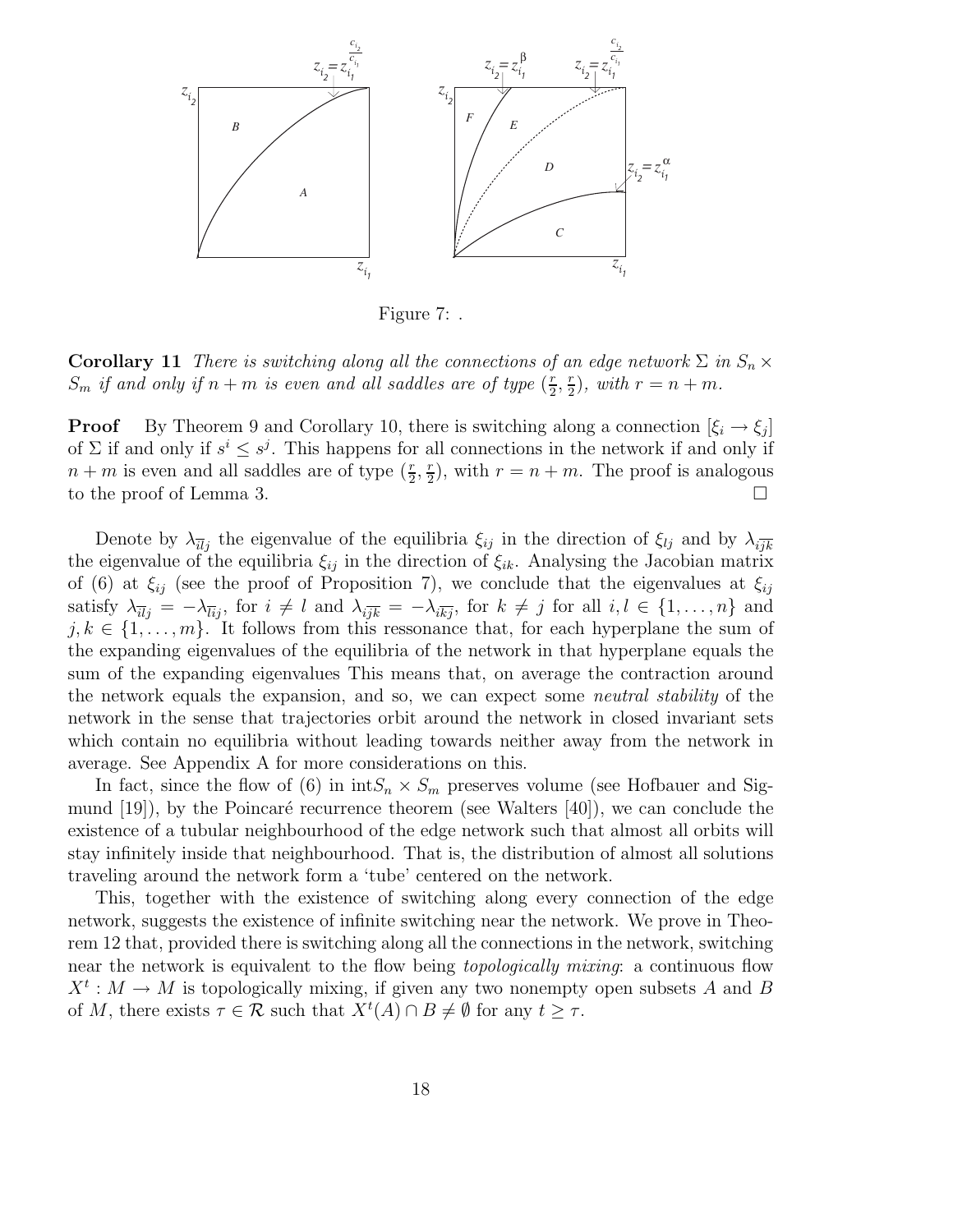**Theorem 12** Let  $\Sigma$  be an edge network in  $S_n \times S_m$  with  $n + m$  even and all saddles of type  $(\frac{r}{2})$  $rac{r}{2}, \frac{r}{2}$  $(\frac{r}{2})$ , for  $r = n + m$ . There is (infinite) switching near  $\Sigma$  if and only if the flow is topologically mixing within a neighbourhood of  $\Sigma$ .

#### Proof

That switching near the heteroclinic network  $\Sigma$  implies the flow to be topologically mixing in its neighbourhood, follows immediatly from the definition. The reverse implication requires, besides topological mixing, switching along all the connections of  $\Sigma$  and we give next a detailed proof of it.

Let  $X<sup>t</sup>$  denote the flow associated to the vector field (6) defined in  $S_n \times S_m$ . Since in  $\text{int}S_n \times S_m$  volume is conserved by the flow  $X^t$ , we have, following the proof of the Poincaré recurrence theorem (see Walters [40]), that  $U = X<sup>t</sup>(V)$  is a neighbourhood of the edge network such that almost every orbit starting in  $U$  will stay infinitely in  $U$ . Recall that, by the Poincaré recurrence theorem (see Walters  $[40]$  and Barreira  $[6]$ ), if a flow preserves volume and has only bounded orbits then for each open set  $V$  there exist orbits that intersect the set infinitely often. That is, the existence of a finite invariant measure guarantees that almost every orbit starting in a set V returns infinitely often to this set.

Near each equilibrium  $\xi_k$  consider for each connection  $[\xi_i \to \xi_k]$  the intersection  $\Sigma_{ki}^{in}$ of a cross-section, transversal to the connection and to the flow, with the neighbourhood U. For each connection  $[\xi_k \to \xi_j]$ , let  $C^{i,k,j}$  denote the open subset of points in  $\Sigma_{k,i}^{\text{in}}$  that come from a neighbourhood of saddle  $\xi_i$  are taken close to saddle  $\xi_k$  and then follow the connection from saddle  $\xi_k$  to saddle  $\xi_j$ .

As follows from Theorem 9 and Corollary 11, all the sets  $C^{i,k,j}$  are nonempty if and only if  $n+m$  is even and all saddles are of type  $(\frac{r}{2}, \frac{r}{2})$  $(\frac{r}{2})$ , with  $r = n+m$ , which proves that, under these conditions, there is switching along all the connections of an edge network  $\Sigma$ in  $S_n \times S_m$ . Switching along every connection of a network is a necessary condition for the existence of switching near the network, but it is not enough.

Let  $\xi_{i_1} \to \xi_{i_2} \to \xi_{i_3} \to \xi_{i_4} \to \ldots \to \xi_{i_n}$  be any finite sequence of connections in the edge network. We shall prove the existence of an open set of initial conditions near the edge network whose trajectories shadow the given sequence.

Since we are assuming the vector field (6) to be topologically mixing in  $\text{int}S_n \times S_m$ , we have that

$$
\exists \tau_1 > 0
$$
 such that  $\forall t > \tau_1$ ,  $X^t(C^{i_1, i_2, i_3}) \cap C^{i_2, i_3, i_4} \neq \emptyset$ .

Moreover,  $\cup_{t>\tau_1} X^t(C^{i_1,i_2,i_3}) \cap C^{i_2,i_3,i_4}$  is an open set (as  $X^t$  is a  $C^{\infty}$  flow and the intersection of a finite number of open sets is open).

Now, consider the open set  $C^{i_1,i_2,i_3,i_4} = \bigcup_{t > \tau_1} X^{-t} \left( X^t(C^{i_1,i_2,i_3}) \cap C^{i_2,i_3,i_4} \right) \cap C^{i_1,i_2,i_3}$ which corresponds to the points in  $\Sigma_{i_2,i_1}^{in}$  that come from a neighbourhood of saddle  $\xi_{i_1}$ are taken close to saddle  $\xi_{i_2}$ , follow the connection from saddle  $\xi_{i_2}$  to saddle  $\xi_{i_3}$  and then follow the connection from  $\xi_{i_3}$  to  $\xi_{i_4}$ .

Since the vector field (6) is topologically mixing, we have that

 $\exists \tau_2 > \tau_1 > 0$  such that  $\forall t > \tau_2$ ,  $X^t(C^{i_1,i_2,i_3,i_4}) \cap C^{i_3,i_4,i_5} \neq \emptyset$ .

Let  $C^{i_1,i_2,i_3,i_4,i_5} = \bigcup_{t > \tau_2} X^{-t} \left( X^t(C^{i_1,i_2,i_3,i_4}) \cap C^{i_3,i_4,i_5} \right) \cap C^{i_1,i_2,i_3,i_4}$  which corresponds to the points in  $\Sigma_{i_2,i_1}^{\text{in}}$  that come from a neighbourhood of saddle  $\xi_{i_1}$  are taken close to saddle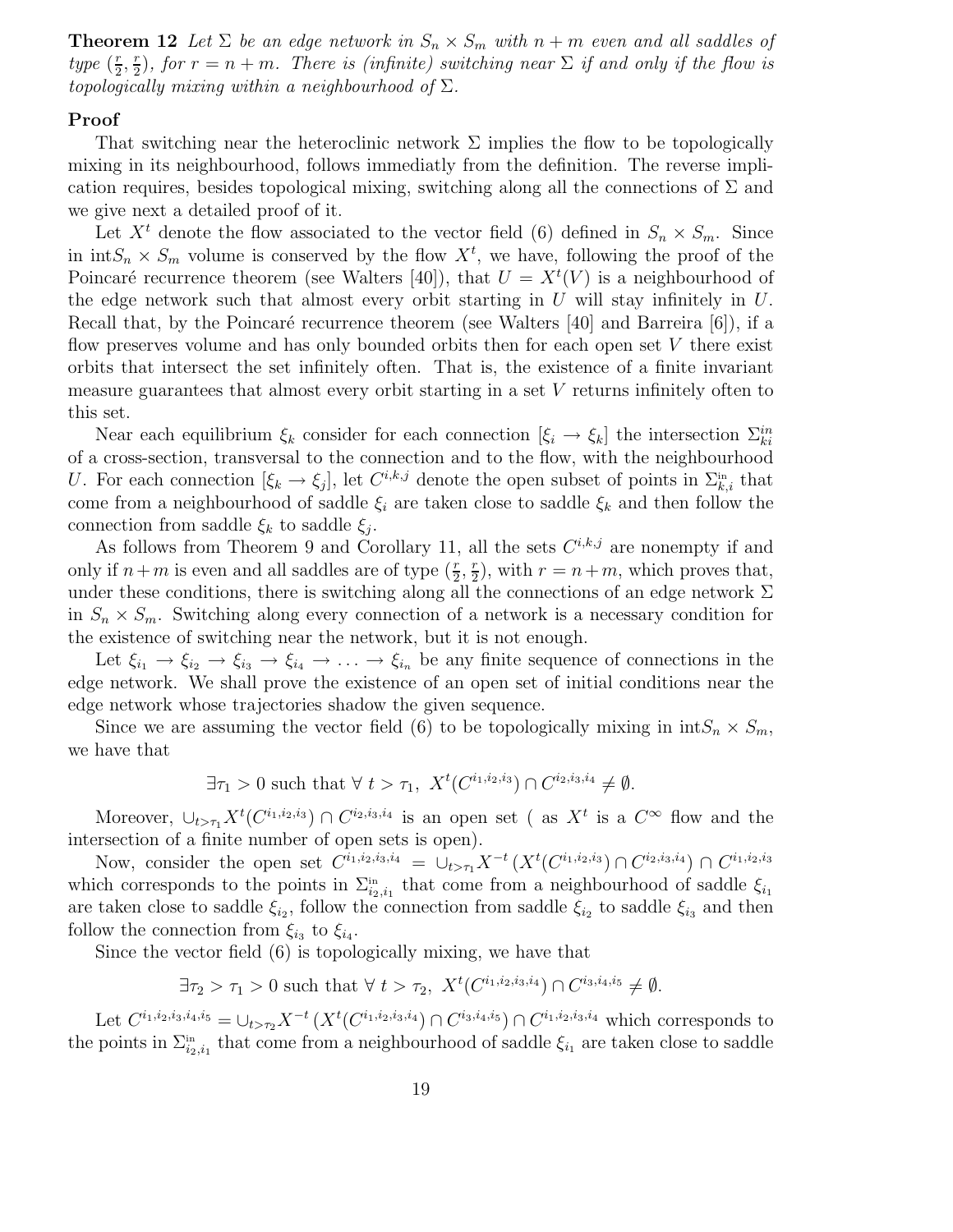$\xi_{i_2}$ , follow the connection from saddle  $\xi_{i_2}$  to saddle  $\xi_{i_3}$ , then follow the connection from  $\xi_{i_3}$  to  $\xi_{i_4}$  and then follow the connection from  $\xi_{i_4}$  to  $\xi_{i_5}$ .

Continuing iteratively we end up with an open subset  $C^{i_1,i_2,i_3,\dots,i_n} \subset C^{i_1,i_2,i_3}$  of points whose trajectory follows the given sequence of connections  $\xi_{i_1} \to \xi_{i_2} \to \xi_{i_3} \to \xi_{i_4} \to \ldots \to$  $\xi_{i_n}.$ 

If we consider an infinite sequence of connections, that is, if we take  $n \to +\infty$ , then we get infinite intersections of open sets which need not be open. Nevertheless, by the topological mixing property, we know that it is nonempty and thus contains at least one  $\Box$ 

We remark that the assumption of topological mixing seems reasonable as it seems likely to happen. For example, in [7], Bessa proves that, generically the flow of a divergence-free vector field defined on a n-dimensional compact connected, boundaryless  $C^{\infty}$  Riemannian manifold is topologically mixing.

Theorem 12 gives conditions for switching dynamics in games with two players and three or more strategies per player. A particular example is the RSP-game studied in [36] and [2]. Note that in the case of bimatrix games with two strategies there can be no switching. This is the case, for example, of the Matching Pennies (see Section 4.1 in [36]).

In [2], Aguiar and Castro prove switching near an edge network in  $S_3 \times S_3$  for the dynamics of the RSP-game. The results proved here add to the dynamical conclusions in [2], showing that there is switching dynamics near a bigger heteroclinic network than the one described there. More concreatly, by statement 3. in Proposition 7, we get the heteroclinic connections  $(R, R) \rightarrow (S, S), (S, S) \rightarrow (P, P)$  and  $(S, S) \rightarrow (R, R)$ . The author thanks this observation to Peter Ashwin.

As in [2], depending on the sign of the eigenvalues of the equilibria, besides switching near an edge network for the dynamics of a bimatrix game, one or more heteroclinic cycles in the network can be relatively asymptotically stable.

### 4 Conclusions

It seems that the minimal dimension for the existence of switching, without rotating nodes (i.e., equilibria with complex eigenvalues or periodic trajectories) and/or transversal intersections of invariant manifolds, is four; consider an edge network in  $S_3 \times S_3$  satifying the hypotheses in Theorem 12.

For edge heteroclinic networks in bimatrix games, the mechanism for switching seems to be the absence in the network of heteroclinic cycles with heteroclinic connections in common, and the conservation of volume by the flow.

As shown here, the absence of heteroclinic cycles with common connections is a necessary condition for switching dynamics. This condition is not verified in the Kirk and Silber network [26] where switching was prove not to exist. However, in the examples in Chawanya  $[9]$  and Sato *et al.* [36], the condition is verified and, in both cases, switching is observed.

A consequence of volume preservation is the resonance on the eigenvalues,  $\lambda_{\overline{u}j} = -\lambda_{\overline{u}j}$ , for  $i \neq l$  and  $\lambda_{i\overline{ik}} = -\lambda_{i\overline{kj}}$ , for  $k \neq j$  for all  $i, j, k, l \in \{1, ..., n\}$ . This allowed us to prove the existence of a trapping region containing the heteroclinic network. An analogous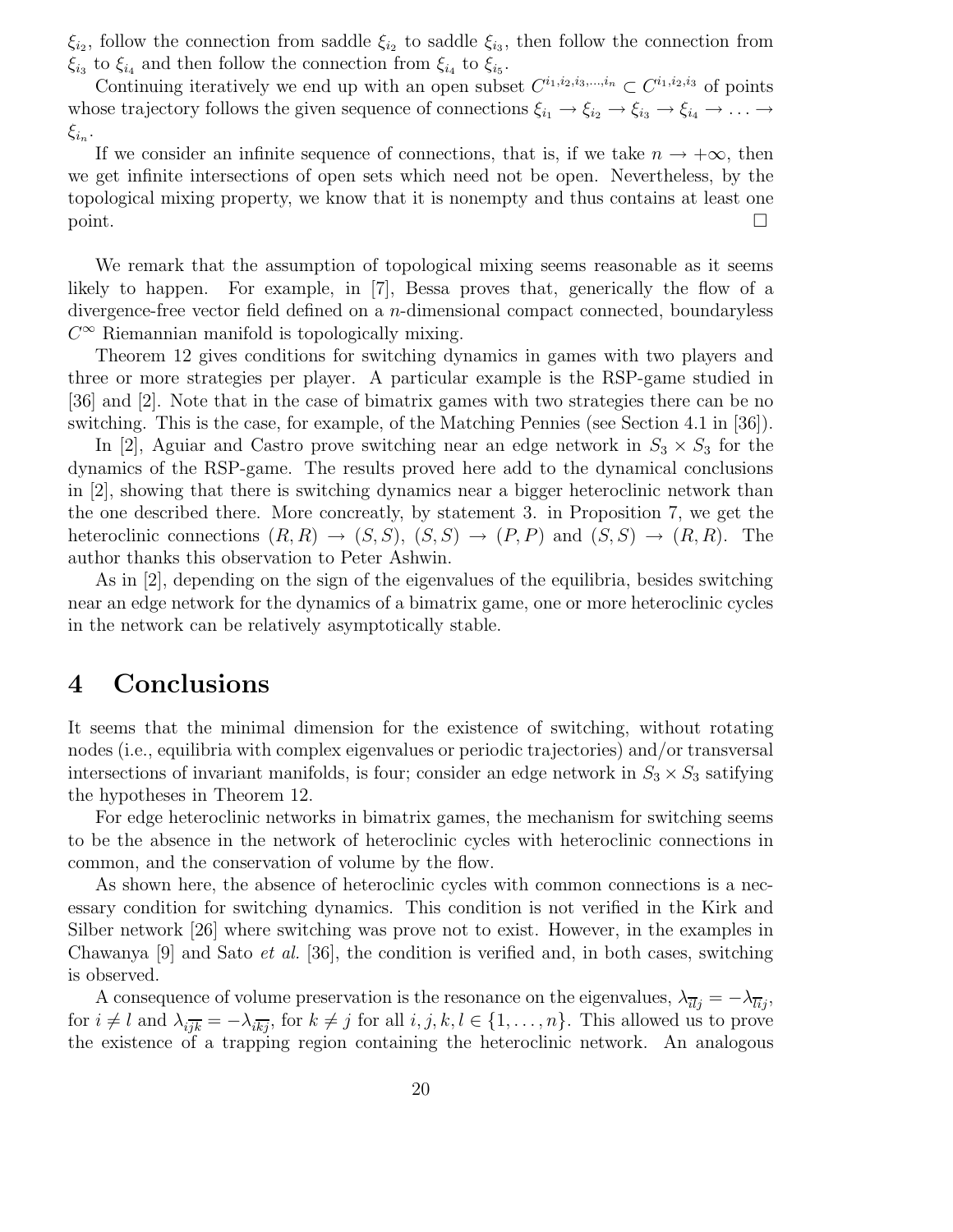resonance occurs for homoclinic orbits to saddle points in conservative flows,  $\lambda^s = -\lambda^u$ , see Homburg and Knobloch [21] and Vanderbauwhede and Fiedler [39]. We can ask if the same can occur for the replicator dynamics. More specifically, we ask if there can be a resonance on the eigenvalues and, if so, if that happens only in the conservative case. By Theorem 13, in the Appendix B, the answer to both questions is positive. We conjecture that every heteroclinic connection in a volume preserving flow satisfies the ressonance relation  $\lambda^s = -\lambda^u$ , with  $\lambda^s$  and  $\lambda^u$  the stable and unstable eigenvalues associated with the connection.

Here we have analysed the existence of complicated behaviour, more specifically switching, in the neighbourhood of an edge network in  $S_n \times S_m$ , for bimatrix game dynamics, which is conservative. In [21], Homburg and Knobloch show the existence of hyperbolic suspended Smale horseshoes near homoclinic belows (union of two homoclinic orbits to the same saddle point) in conservative systems. We can ask about special behaviour near an edge network in  $S_n$  when the flow is conservative.

We have performed some numerical simulations for replicator dynamics in the 4 dimensional simplex  $S_4$  in  $\mathcal{R}^5$ . In the case of no ressonance on the eigenvalues, the trajectories tend to follow one of the heteroclinic cycles, as in the Kirk and Silber case [26]. In the ressonance case, the observed behaviour resembles the situation in Postlethwaite and Dawes [32] with the trajectories following the heteroclinic network in a 'random' way. We can identify the edge heteroclinic network as the union of 5 heteroclinic cycles. It seems that trajectories tend to loop around those cycles. For some paremeter values there are initial conditions such that trajectories loop around the cycles in a sequence and it seems that the number of loops around each cycle is always the same. Other trajectories seem to visit the cycles in a more irregular way.

In [32], Postlethwaite and Dawes analyse the behaviour near a heteroclinic network in a topological globally attracting invariant five-dimensional sphere in  $\mathcal{R}^6$ . The network has 6 equilibria, each with two incoming and two outgoing connections, as in the RSP-game. The difference is that in the heteroclinic network in the RSP-game there are 9 equilibria, and so, no Kirk&Silber subnetwork. In [32], for some parameter values they observe what they call 'regular cycling' and 'irregular cycling'. In both cases, a trajectory follows three cycles in the network in a sequencial way. But, in the case of regular cycling, there is the same number  $n$  of turns around each cycle, whereas, in the irregular cycling, that number of turns varies in an irregular way. We note that, each two cycles in the network that are visited sequencially have an heteroclinic connection in common.

The key ingredient for (infinite) switching in bimatrix games seems to be the existence of an edge heteroclinic network without a Kirk&Silber subnetwork in an incompressible flow. We conjecture that this should apply to more general settings.

#### Acknowledgments

Special thanks to Alexandre Rodrigues for many helpful conversations at the beginning of this work. I also want to thank Mário Bessa, Mike Field and Isabel Labouriau for helpful discussions and Peter Aswhin for the second observation in Proposition 7. I thank Josef Hofbauer for placing the question about the existence of switching in the 4-dimensional simplex.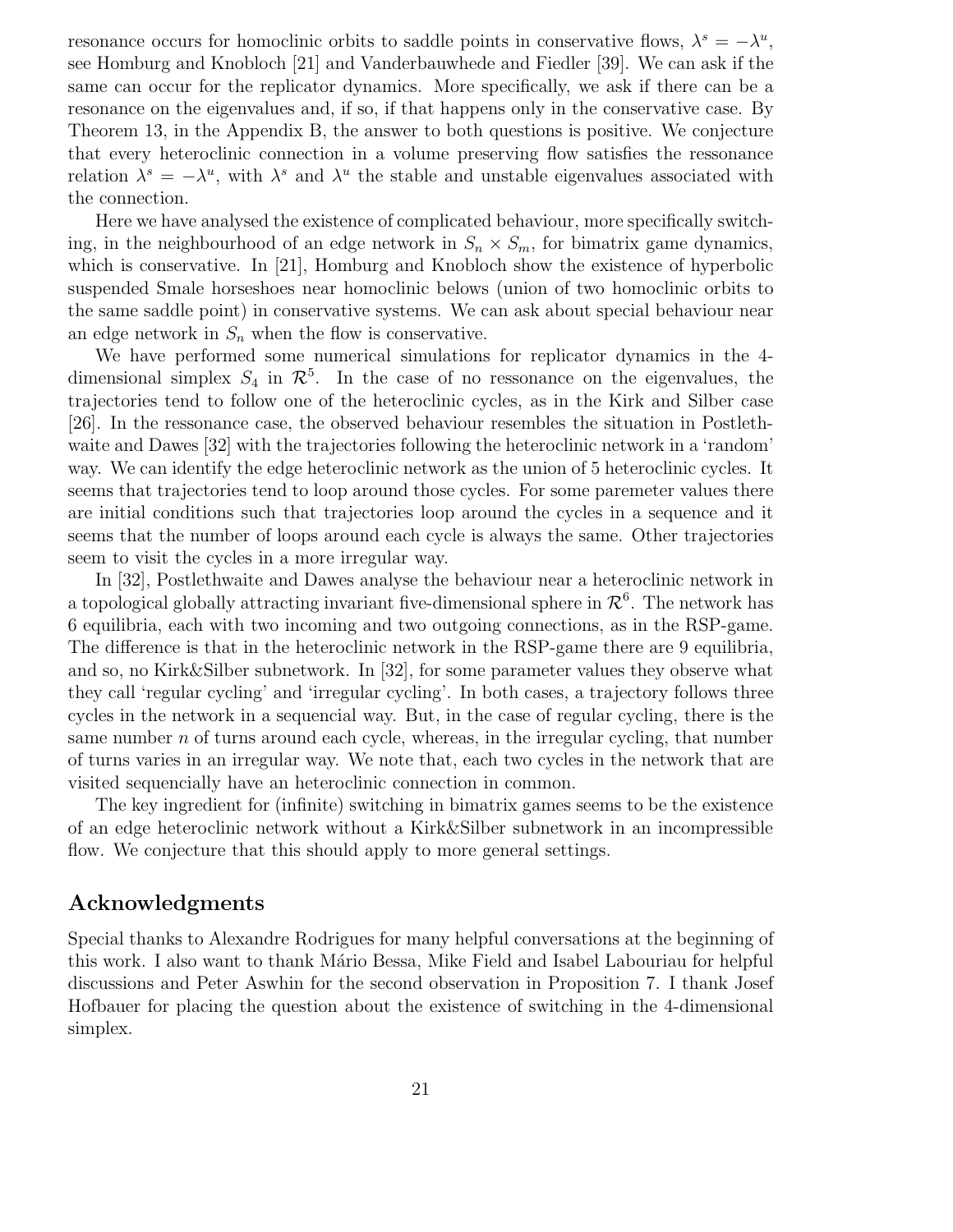# References

- [1] M. Aguiar, P. Ashwin, A. Dias and M. Field (2010) Robust heteroclinic cycles in coupled cell systems:Identical cells with asymmetric inputs. CMUP preprint 2008- 06.
- [2] M.A.D. Aguiar and S.B.S.D. Castro (2010) Chaotic switching in a two-person game. *Physica D* Vol. **239**, **16**, 1598–1609.
- [3] M.A.D. Aguiar, S.B.S.D. Castro and I.S. Labouriau (2005) Dynamics near a heteroclinic network. Nonlinearity 18, 391–414.
- [4] M.A.D. Aguiar, I.S. Labouriau and A.A.P. Rodrigues (2010) Switching near a network of rotating nodes. Dynamical Systems 25, 75–95.
- [5] D. Armbruster, E. Stone and V. Kirk (2003) Noisy heteroclinic networks. Chaos Vol. 23, 1, 71–79.
- [6] L. Barreira (2005) Poincaré recurrence: old and new. XIV International Congress on Mathematical Physics (Lisboa, 2003) World Scientific, 415–422.
- [7] M. Bessa (2008) A generic incompressible flow is topological mixing. C. R. Acad. Sci. Paris Ser. I 346, 1169–1174.
- [8] W. Brannath (1994) Heteroclinic networks on the tetrahedron. Nonlinearity 7, 1367– 1384.
- [9] T. Chawanya (1997) Coexistence of infinitely many attractors in a simple flow. Physica D, 109, 201–241.
- [10] I. Eshel and E. Akin (1983) Coevolutionary instability of mixed Nash solutions. J. Math. Biology, 18, 123–133.
- [11] F. Fat´as-Villafranca, D. Saura and F.J. Vazquez (2009) Diversity, persistence and chaos in consumption patterns. J. Bioecon., 11, 43–63.
- [12] M.J. Field (1996) Lectures on Bifurcations, Dynamics and Symmetry, Pitman Research Notes in Mathematics Series 356, Logman.
- [13] D. Fudenberg and D.K. Levine (1998) Theory of Learning in Games, MIT Press.
- [14] P. Hartman (1964) Ordinary differential equations, Wiley, New York.
- [15] K. Hashimoto and T. Ikegami (2001) Heteroclinic Chaos, Chaotic Itinerancy and Neutral Attractors in Symmetrical Replicator Equations with Mutations. J. Phys. Soc. Jpn., Vol. **70**, N. **2**, 349–352.
- [16] J. Hofbauer (1981) A General Cooperation Theorem for Hypercycles. Mh. Math., 91, 233–240.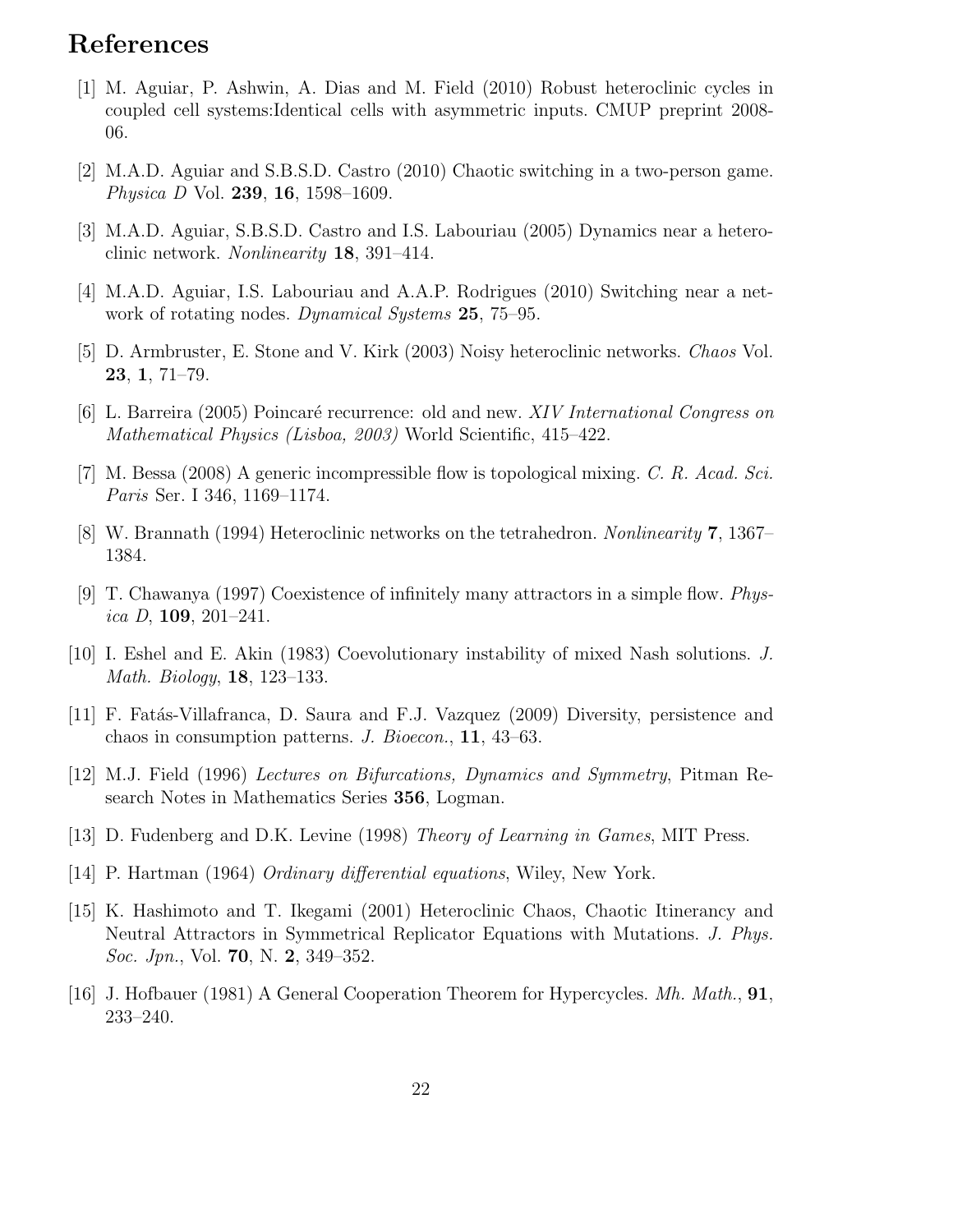- [17] J. Hofbauer (1994) Heteroclinic cycles in ecological differential equations. Tatra Mountains Math. Publ., 4, 105–116.
- [18] J. Hofbauer (1996) Evolutionary dynamics for bimatrix games: A Hamiltonian system? J. Math. Biol., 34, 675–688.
- [19] J. Hofbauer and K. Sigmund (1998) Evolutionary Games and Population Dynamics, CUP Press.
- [20] J. Hofbauer and K. Sigmund (2003) Evolutionary Game Dynamics. Bulletin of the American Mathematical Society, **40** (4), 479–519.
- [21] A.J. Homburg and J. Knobloch (2006) Mutiple homoclinic orbits in conservative and reversible systems. Trans. Amer. Math. Soc. 358, 1715–1740.
- [22] A.J. Homburg and J. Knobloch (2010) Switching homoclinic networks. Dynamical Systems, to appear.
- [23] V. Hutson (2003) A Theorem on Average Liapunov Functions. Mh. Math., 98, 267– 275.
- [24] W. Jansen (1987) A permanence theorem for replicator and Lotka-Volterra systems. J. Math. Biol., 25, 411–422.
- [25] V. Kirk, E. Lane, C.M. Postlethwaite, A.M. Rucklidge and M. Silber (1994) A mechanism for switching near a heteroclinic network. Dynamical Systems, to appear.
- [26] V. Kirk and M. Silber (1994) A competition between heteroclinic cycles. Nonlinear $ity, 7, 1605 - 1621.$
- [27] M. Krupa (1997) Robust Heteroclinic Cycles. J. Nonlinear Science, Vol. 7 , 129–176.
- [28] M. Krupa and I. Melbourne (1995) Asymptotic stability of heteroclinic cycles in systems with symmetry. Ergod. Th. & Dynam. Sys., 15, 121–147.
- [29] M. Krupa and I. Melbourne (2004) Asymptotic stability of heteroclinic cycles in systems with symmetry, II. Proc. Roy. Soc. Edinburgh A 134A, 1177-1197.
- [30] R. Law and J.C. Blackford (1992) Self-assembling food webs: a global viewpoint of coexistence of species in Lotka-Volterra communities. Ecology 73(2), 567–578.
- [31] M.A. Nowak (2006) Evolutionary Dynamics Exploring the equations of life, Harvard University Press.
- [32] C. M. Postlethwaite and J. H. P. Dawes (2005) Regular and irregular cycling near a heteroclinic network. Nonlinearity, 18 1477–1509.
- [33] C. M. Postlethwaite and J. H. P. Dawes (2010) Resonance bifurcations from robust homoclinic cycles. *Nonlinearity*, **23** 621–642.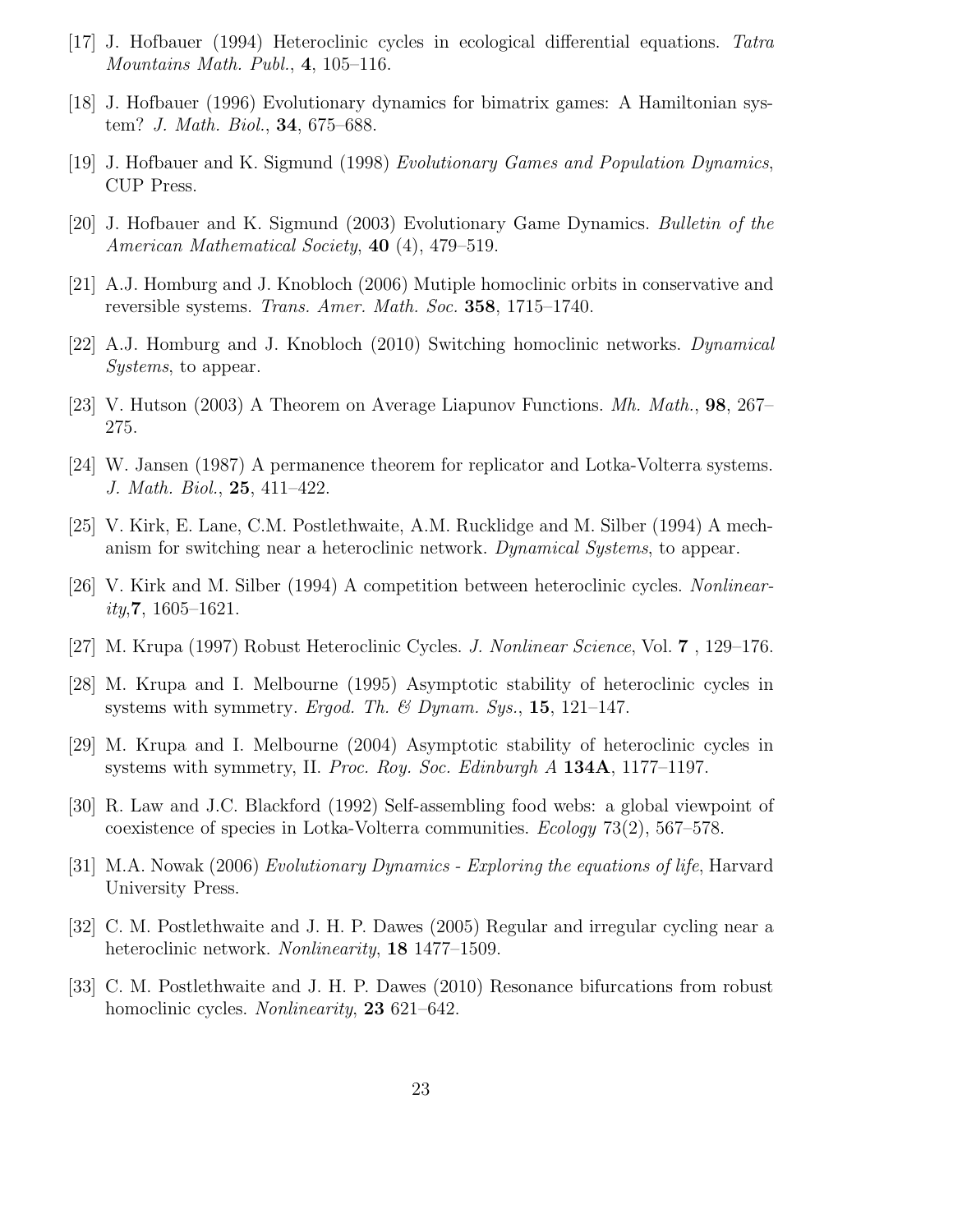- [34] D. Ruelle (1989) Elements of differentiable dynamics and bifurcation theory, Academic Press, New York.
- [35] Y. Sato, E. Akiyama and J. Doyne Farmer (2002) Chaos in learning a simple twoperson game. Proc. Natl. Acad. Sci. USA, Vol. 99, 4748–4751
- [36] Y. Sato, E. Akiyama and J.P. Crutchfield (2005) Stability and Diversity in Collective Adaptation. *Physica D*, Vol. **210**, 21–57.
- [37] G. Szabó and G. Fáth (2007) Evolutionary Games on graphs. *Physics Reports*, 446, 97–216.
- [38] J.A. Vance (2007) Permanent coexistence for a linear response omnivory model. Proc. of the 18th IASTED International Conference Modelling and Simulation, Montreal, Quebec, Canada.
- [39] A. Vanderbauwhede and B. Fiedler (1992) Homoclinic period blow-up in reversible and conservative systems. Z. angew. Math. Phys., 43, 292–318.
- [40] P. Walters (1982) An Introduction to Ergodic Theory, Springer-Verlag, New York.
- [41] J. Weibull (1995) Evolutionary Game Theory, MIT Press, Cambridge.

## A Neutral stability of edge heteroclinic networks in bimatrix games

Let  $\lambda_{\overline{u}_i}$  be the eigenvalue of the equilibria  $\xi_{ij}$  in the direction of  $\xi_{lj}$  and  $\lambda_{i\overline{ik}}$  the eigenvalue of the equilibria  $\xi_{ij}$  in the direction of  $\xi_{ik}$ . By the proof of Proposition 7, the eigenvalues at  $\xi_{ij}$  satisfy  $\lambda_{\overline{ii}} = -\lambda_{\overline{ii}}$ , for  $i \neq l$  and  $\lambda_{i\overline{ik}} = -\lambda_{i\overline{k}i}$ , for  $k \neq j$  for all  $i, l \in \{1, \ldots, n\}$ and  $j, k \in \{1, \ldots, m\}$ . We have then that, for each hyperplane the sum of the expanding eigenvalues of the equilibria in the network contained in it equals the sum of the expanding eigenvalues Thus, on average the contraction around the network equals the expansion, and so, we conjecture the heteroclinic network to be neutrally stable.

To support this conjecture, we rely on the work of Hofbauer in [17] making use of the notion of an average Lyapunov function and of the characteristic matrix  $C$  of an edge heteroclinic network. Roughly speaking, an average Lyapunov function is a weaker version of a Lyapunov function in which the time average behaves as a Lyapunov function. For an account of average Lyapunov functions, see Hofbauer [16], Hutson [23], Jansen [24], Law and Blackford [30], and Vance [38].

Following [17], we use the average 'Lyapunov' function

$$
P(\mathbf{x}, \mathbf{y}) = \Pi_{i=1}^{n+1} (x_i)^{p_i} \Pi_{j=1}^{m+1} (y_j)^{p_{n+1+j}},
$$

with  $p_k \in \mathcal{R}, k = 1, \ldots, n + m + 2$ .

The function  $P$  satisfies

$$
P(\mathbf{x}, \mathbf{y}) = 0 \text{ if } (\mathbf{x}, \mathbf{y}) \in \text{bd} S_n \times S_m
$$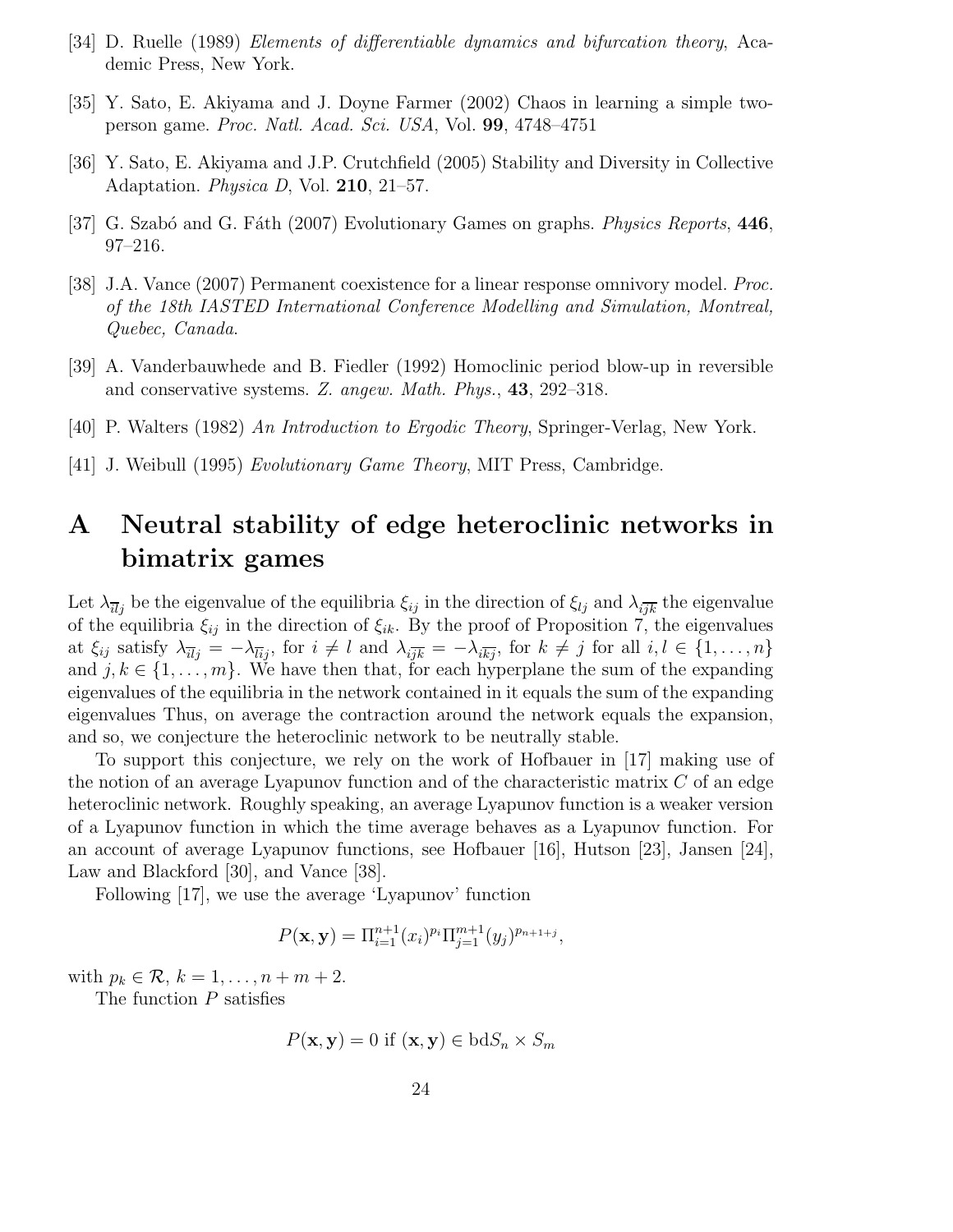$$
P(\mathbf{x}, \mathbf{y}) > 0 \text{ if } (\mathbf{x}, \mathbf{y}) \in \text{int} S_n \times S_m.
$$

We want to analise the sign of  $\dot{P}$  close to the boundary of  $S_n \times S_m$ . We have

$$
\frac{\dot{P}}{P} = \sum_{i=1}^{n+1} p_i \frac{\dot{x}_i}{x_i} + \sum_{j=1}^{m+1} p_{n+1+j} \frac{\dot{y}_j}{y_j}
$$

thus,  $\dot{P}(\mathbf{x}, \mathbf{y}) = P(\mathbf{x}, \mathbf{y}) \Psi(\mathbf{x}, \mathbf{y})$  with  $\Psi$  a continuous function, and so, it is enough to analise the sign of  $\Psi$  at  $b dS_n \times S_m$ . Moreover, we reduce the analysis to the equilibria in the heteroclinic network, as trajectories near the network spend most of the time near the equilibria.

We now make use of the characteristic matrix  $C$  of the edge network which is a matrix with rows indexed by the equilibria in the network and the columns indexed by the boundary hyperplanes of  $S_n \times S_m$ . The entry in row k column j is the eigenvalue of the equilibria corresponding to row  $k$  in the eigendirection corresponding to column  $j$ . For each equilibrium the 'radial' eigenvalues are zero and so there are two zero entries in each row. Moreover, due to the ressonance on the eigenvalues of the equilibria at the edge network, the elements of each column can be associated in pairs such that the two elements of each pair have symmetric value.

We have that  $P/P$  takes the (average) value  $(Cp)_k$  at each equilibrium  $\xi_k$ ,  $k =$  $(n+1) \times (m+1)$ . Since the sum of the elements of each column of the characteristic matrix C is zero, it follows that  $\sum_{k=1}^{(n+1)\times(m+1)} (Cp)_k = 0$  and so, intuitively it seems plausible to expect  $P$  to be constant (in the average) near the heteroclinic network and so the network to be neutrally stable.

### B Conservative Replicator Dynamics

**Theorem 13** Up to a change in velocity, the flow of  $(1)$  in int $S_n$  is incompressible if and only if  $\lambda_{ij} = -\lambda_{ji}$  for  $i \neq j$ .

The proof of the theorem is given by the following two lemmas.

**Lemma 14** Up to a change in velocity, the flow of  $(1)$  in int $S_n$  is incompressible if and only if  $a_{ij} + a_{ji} = a_{ii} + a_{jj}$  for all  $i, j \in \{1, ..., n\}$ .

**Proof** We follow the proof of Theorem 11.3.1 in [19]. The idea of the proof is to use Liouville's formula to determine the conditions for  $V(t)$  to be zero in the interior of the simplex  $S_n$ . This is equivalent to find the conditions for the divergence of the vector field (1) in the interior of the simplex  $S_n$  to be zero.

We start by dividing the vector field (1) by the positive function  $P = \prod_{i=1}^n x_i$  getting the modified vector field

$$
\dot{x}_j = \frac{1}{\prod_{i=1}^n \lambda_i \neq j} \left[ \sum_{i=1}^n a_{ji} x_i - \mathbf{x}^T A \mathbf{x} \right]. \tag{10}
$$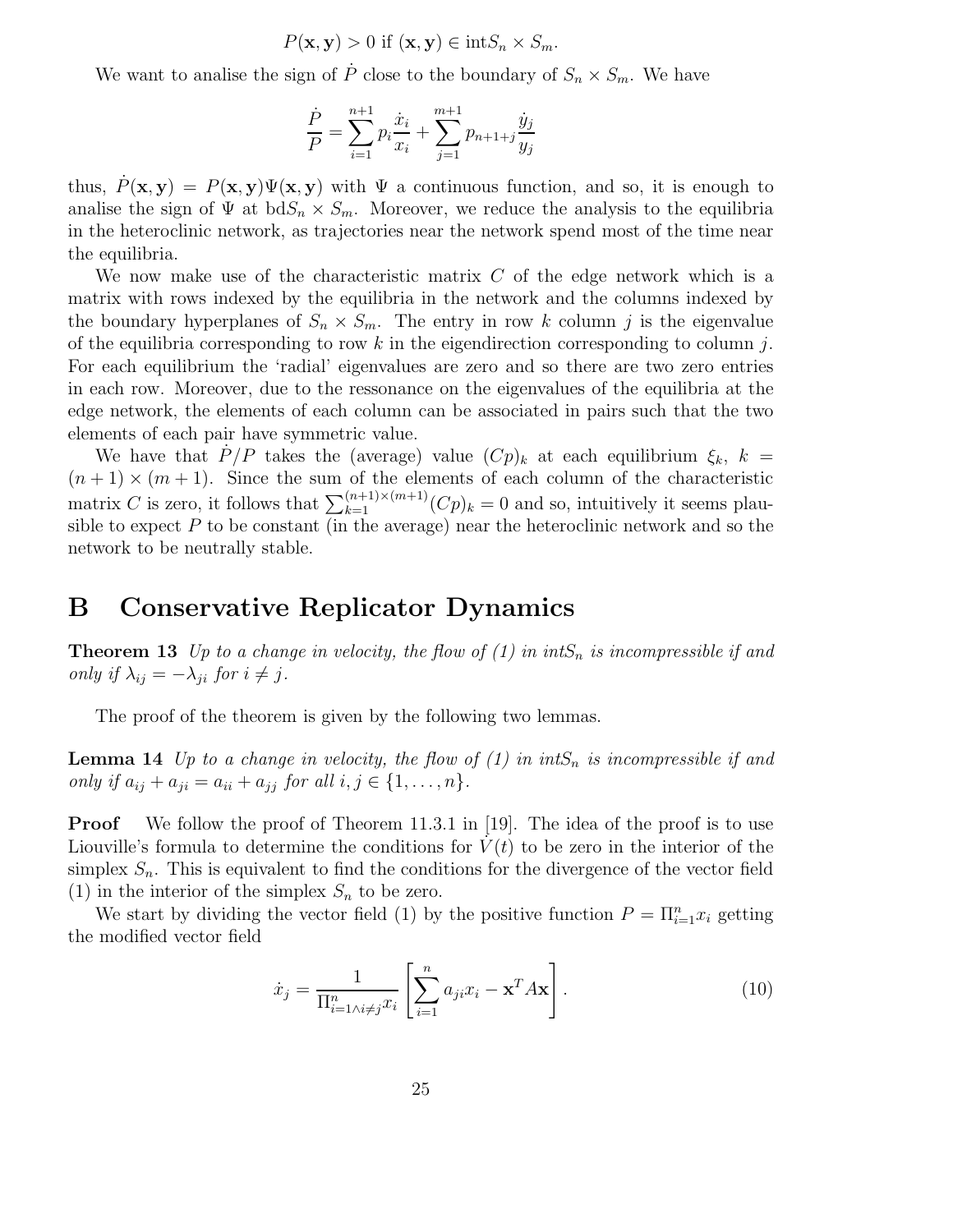The divergence of (10) in  $\mathrm{int}\mathcal{R}_n$  is given by

$$
div = \sum_{j=1}^{n} \frac{\partial \dot{x}_j}{\partial x_j} =
$$
  
\n
$$
= \frac{1}{\Pi_{i=1}^n x_i} \left[ \sum_{j=1}^{n} a_{jj} x_j - \sum_{j=1}^{n} x_j \sum_{i=1}^{n} (a_{ji} + a_{ij}) x_i \right] =
$$
  
\n
$$
= \frac{1}{\Pi_{i=1}^n x_i} \left[ \sum_{j=1}^{n} a_{jj} x_j - \sum_{j=1}^{n} x_j \sum_{i=1}^{n} a_{ji} x_i - \sum_{i=1}^{n} x_i \sum_{j=1}^{n} a_{ij} x_j \right] =
$$
  
\n
$$
= \frac{1}{\Pi_{i=1}^n x_i} \left[ \sum_{j=1}^{n} a_{jj} x_j - 2 \mathbf{x}^T A \mathbf{x} \right]
$$

In order to obtain the divergence  $div_0$  within the state space int $S_n$ , we have to subtract the eigenvalues of the Jacobian which are orthogonal to  $S_n$ . Since

$$
\left(\sum x_j\right) = \left(1 - \sum x_j\right) \mathbf{x}^T A \mathbf{x},
$$

the superfluous engeivalues are  $-\mathbf{x}^T A \mathbf{x}$ .

Taking into account the factor  $1/P$ , we have

$$
div_0 = \frac{1}{P} \left[ \sum_{j=1}^n a_{jj} x_j - \sum_{j=1}^n x_j \sum_{i=1}^n a_{ji} x_i \right] =
$$
  
=  $\frac{1}{P} \left[ \sum_{j=1}^{n-1} (a_{jj} - a_{nn}) x_j + a_{nn} - \sum_{j=1}^{n-1} [\sum_{i=1}^{n-1} (a_{ji} - a_{jn}) x_i + a_{jn} \right] x_j -$   
-  $\left[ \sum_{j=1}^{n-1} (a_{nj} - a_{nn}) x_j + a_{nn} \right] \left( 1 - \sum_{i=1}^{n-1} x_i \right) \right]$ 

since  $x_n = 1 - \sum_{i=1}^{n-1} x_i$ .

Rewritting the expression of  $div_0$ , we have

$$
div_0 = \frac{1}{P} \Big[ \sum_{j=1}^{n-1} (a_{jj} - a_{jn} - a_{nj} + a_{nn}) x_j + \sum_{j=1}^{n-1} \Big[ \sum_{i=1}^{n-1} (-a_{ji} + a_{jn} + a_{ni} - a_{nn}) x_i \Big] x_j \Big] =
$$
  
= 
$$
\frac{1}{P} \Big[ \sum_{j=1}^{n-1} ((a_{jj} - a_{jn} - a_{nj} + a_{nn})(1 - x_j)) x_j +
$$
  
+ 
$$
\sum_{j=1}^{n-1} \Big[ \sum_{i=j+1}^{n-1} (-a_{ji} + a_{jn} + a_{ni} - a_{nn} - a_{ij} + a_{in} + a_{nj} - a_{nn}) \Big] x_i x_j \Big]
$$

Thus,  $div_0 \equiv 0$  if and only if

$$
\begin{cases}\n(a_{jj} - a_{jn} - a_{nj} + a_{nn}) = 0 \\
-a_{ji} + a_{jn} + a_{ni} - a_{nn} - a_{ij} + a_{in} + a_{nj} - a_{nn} = 0\n\end{cases}
$$

for all  $j = 1, ..., n$  and  $i = 1, ..., n - 1$ 

That is, if and only if  $a_{ij} + a_{ji} = a_{ii} + a_{jj}$  for all  $i, j \in \{1, ..., n\}$ .

**Lemma 15** The eigenvalues of the equilibria at the vertices satisfy  $\lambda_{ij} = -\lambda_{ji}$ , for  $i \neq j$ , if and only if  $a_{ij} + a_{ji} = a_{ii} + a_{jj}$  for all  $i, j \in \{1, ..., n\}$ .

**Proof** The partial derivatives of (1) are given by

$$
\frac{\partial \dot{x}_j}{\partial x_j} = \sum_{i=1}^n a_{ji} x_i - \mathbf{x}^T A \mathbf{x} + x_j \left( a_{jj} - \frac{\partial}{\partial x_j} \mathbf{x}^T A \mathbf{x} \right)
$$

$$
\frac{\partial \dot{x}_j}{\partial x_k} = a_{jk} x_j - x_j \frac{\partial}{\partial x_j} \mathbf{x}^T A \mathbf{x}, \text{ for } k \neq j
$$

with  $\frac{\partial}{\partial x_j} \mathbf{x}^T A \mathbf{x} = \sum_{i=1}^n (a_{ji} + a_{ij}) x_i$ .